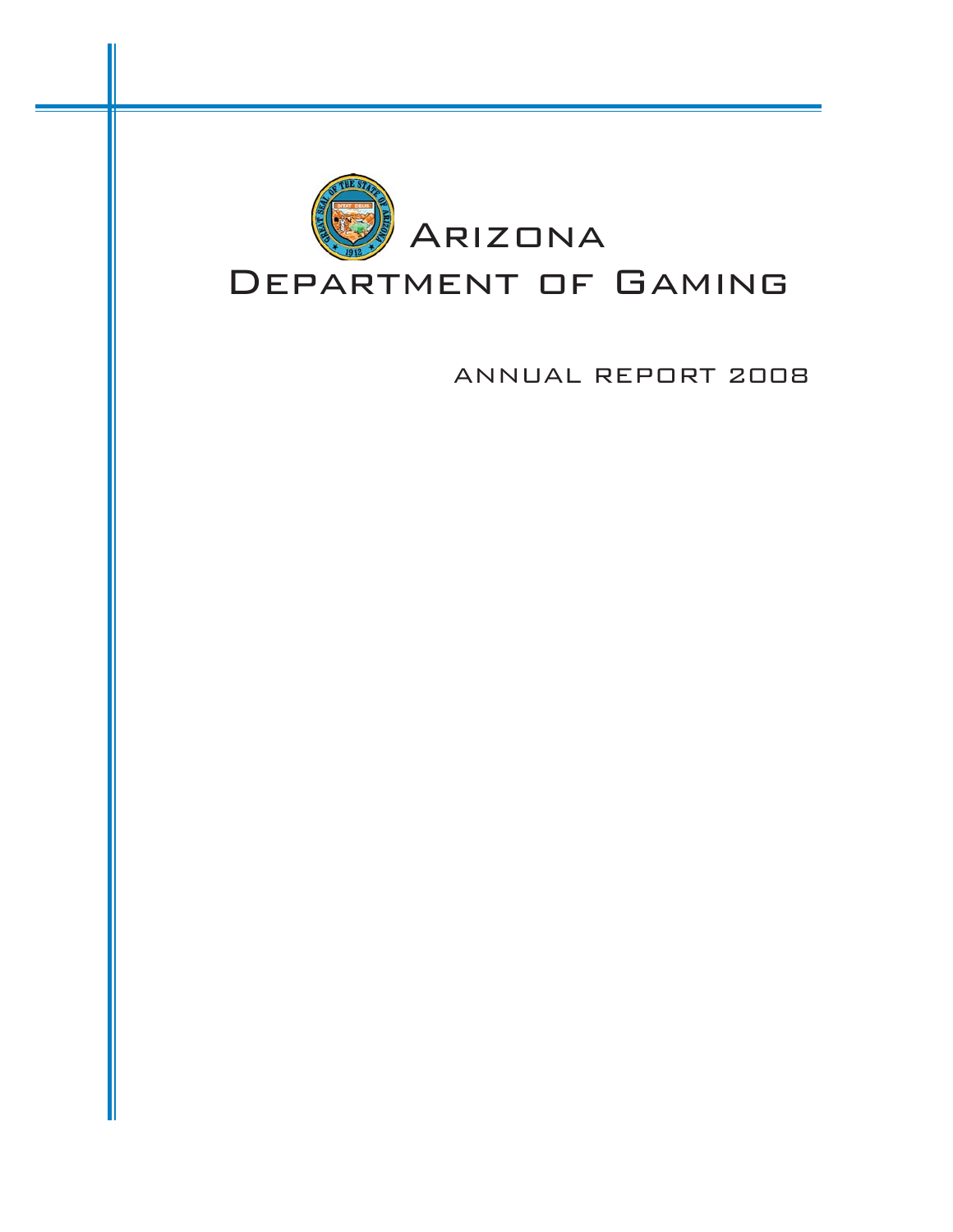#### **Our Mission**

Protect the Public, ensure compliance with the gaming compacts, and regulate the gaming industry.

#### **Our Diversity Statement**

The Department of Gaming believes in creating a diverse work environment. The Department is committed tp recruiting, developing, retaining, and advancing qualified employees regardless of race, color, religion, gender, age, disability, or national origin. The Department of Gaming promotes a work environment in which all employees are treated with trust, respect, and dignity.

#### **Our Values**

We act with integrity. We support diversity. We respect and work with the Tribes as partners. We are transparent, consistent, and predictable. We are professional, accountable, and responsible in all of our activities. We respect and support each other.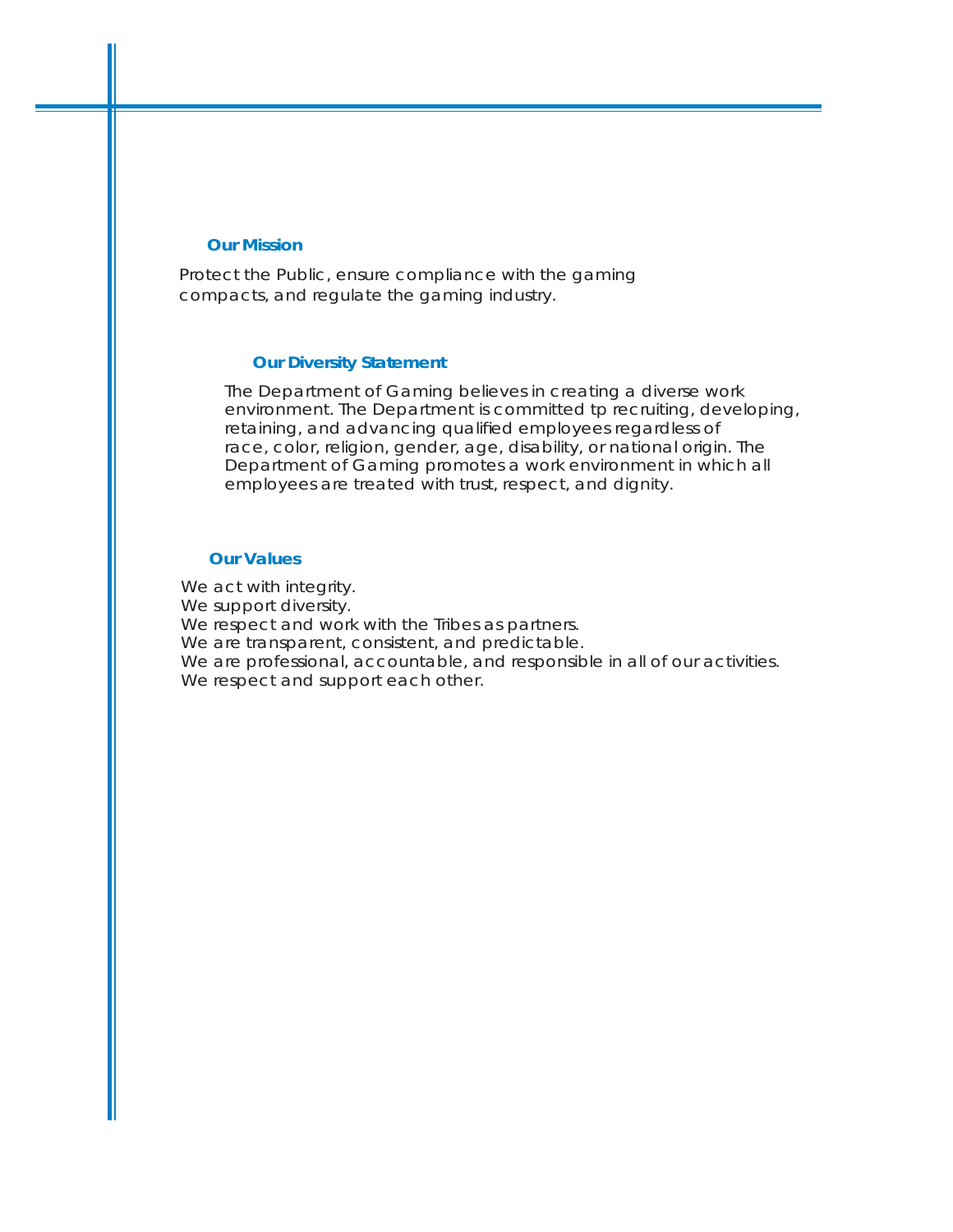On behalf of the Arizona Department of Gaming, I am pleased to submit the Department's Annual Report for State Fiscal Year 2008.

The Arizona Department of Gaming partners with Arizona's Indian Tribes to oversee Indian casinos in the State. The mission of the Department is to protect the public, ensure compliance with the Gaming Compact and regulate the gaming industry.

Gaming in Arizona is governed by the Tribal-State Gaming Compact between the State of Arizona and 21 Tribes. The Compact and its appendices outline the types of permitted games, establish technical standards for gaming machines, require minimum internal control standards for casino operations, authorize the State to inspect casinos, and mandate background investigations and certification of casino employees and vendors. The Tribes agreed to contribute a portion of their gaming revenue to the State, cities, towns, and counties, and to pay for a portion of the State's expenses for regulating casinos.

In addition to State monitoring, every Tribal casino is regulated by a Tribal Gaming Office (TGO), which is independent of the Tribal casino operation. The TGO is responsible for on-site regulation of all gaming activities. In addition, the Department's Office of Problem Gambling provides treatment, prevention, and education programs for problem gambling.

The Arizona Department of Gaming has 123 full-time positions, including 34 AZPOST (Arizona Peace Officer Standards and Training) certified peace officers. Department employees include former and retired police officers and law enforcement agents, accountants, auditors, slot machine technicians, administrative staff, and others.

The Department is funded entirely by the gaming industry. No taxpayer funds (State General Fund revenue) are used by the Department. The Department had a budget of \$15.6 million in State Fiscal Year 2008, including \$2.7 million allocated for problem gambling.

In State Fiscal Year 2008, the aggregate gross gaming revenue of Arizona casinos increased 1.9 percent from the previous year to \$1.98 billion. Gross gaming revenue (also called net win) is the difference between gaming wins and losses, before the deduction of casino operating costs and expenses. In State Fiscal Year 2008, the Tribes made combined Tribal contributions of \$96.0 million to the State's Arizona Benefits Fund, which finances education, health care, wildlife conservation, tourism, problem gambling programs, and the Department's operating budget. In Fiscal Year 2008, Tribes contributed another \$15.2 million directly to cities, towns, and counties of the Tribes' choosing.

#### *Partnerships*

During Fiscal Year 2008, the Department continued to forge partnerships and broaden its outreach to strengthen oversight of casinos and promote best industry practices. The Department's main partners in regulation are the TGOs, which are the Tribal on-site regulators and have primary day-to-day authority for regulating casinos. The Department interacts with TGOs on a daily basis, sharing information and providing support. The ongoing interaction between the Department and Tribal regulators helps ensure that issues are remedied quickly and potential issues are averted.

The Department reaches out to constituencies that share its mission to protect the integrity of gaming. The Department attends meetings of the Arizona Tribal Gaming Regulators Alliance to report on the Department's activities and objectives. The Department also meets regularly with representatives of the Arizona Indian Gaming Association, whose membership includes 19 of Arizona's 22 Tribes. The Department is a member of the Indian Gaming Working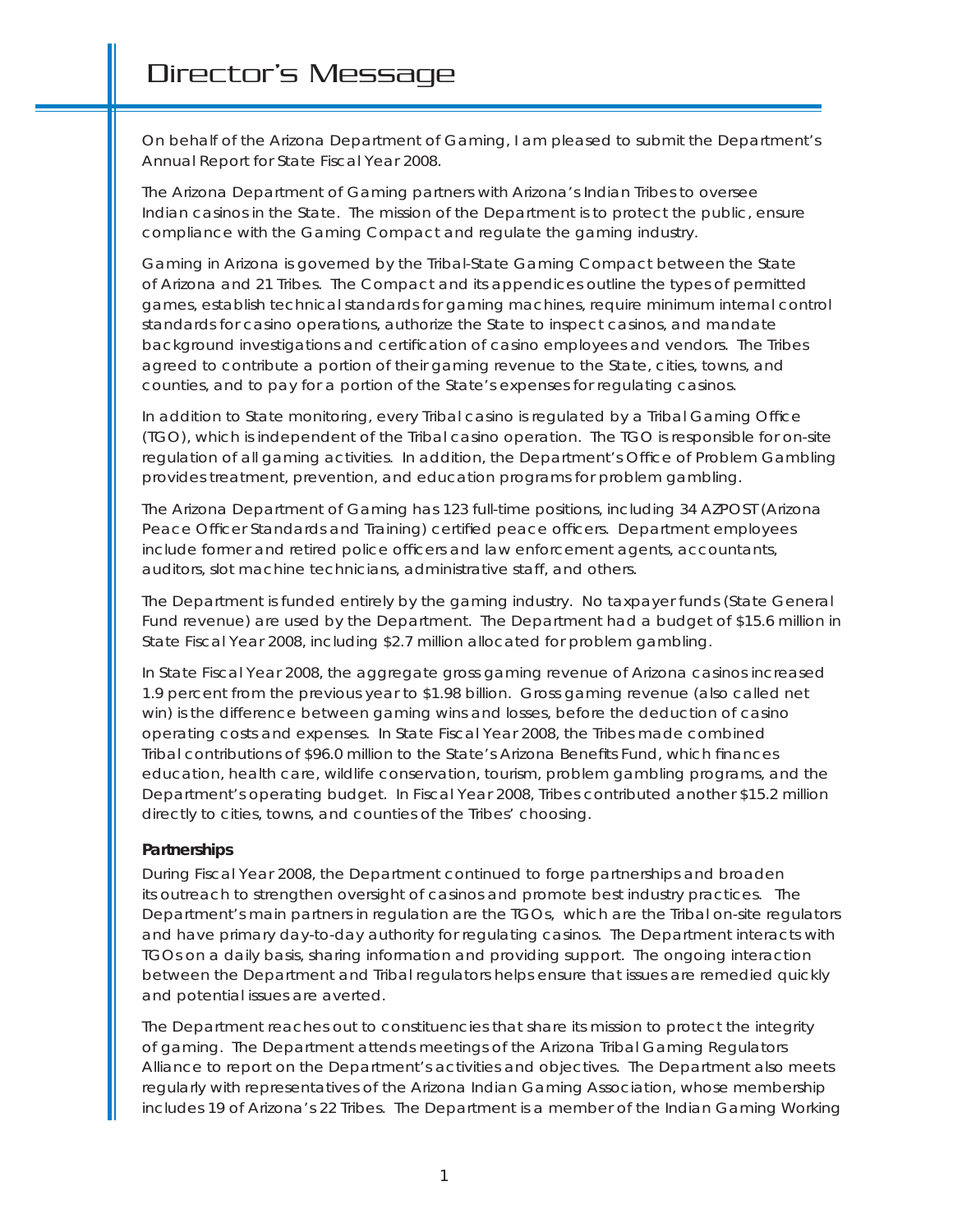Group, created to improve oversight of casinos and encourage information sharing. The Indian Gaming Working Group is comprised of the Arizona Department of Gaming, the U.S. Department of Justice, the Federal Bureau of Investigation, the National Indian Gaming Commission, the U.S. Department of the Interior, the Bureau of Indian Affairs, the Internal Revenue Service, and the Treasury Department. Additionally, the Department meets monthly with representatives of the National Indian Gaming Commission's Southwest Regional Office in Phoenix.

#### *Training for Tribal Regulators*

The Department engages in training and outreach to make the its work transparent, so that Tribes, TGOs, gaming employees, casino vendor companies, and the public know what is needed to comply with the Gaming Compact and meet the Department's regulatory requirements. The Tribes' eagerness to attend Department-sponsored training demonstrates that the State and the Tribes have a mutual interest in continually improving regulatory compliance.

In Fiscal Year 2008, the Department of Gaming provided or co-sponsored classroom training for a total of 165 Tribal regulators, casino officials, and others, including 90 Tribal Gaming Office staff who attended Department classes on Report Writing and Arizona Gambling Laws, and 75 people who attended classes the Department co-sponsored with the U.S. Attorney for the District of Arizona. As part of an ongoing partnership with the U.S. Attorney for Arizona, the Department paid for training for Tribal gaming agents, casino security and surveillance staff, and others from around the State on important law enforcement and regulatory issues. These multi-day seminars covered subjects such as Detecting Internal/External Theft and Conducting Investigations. Another seminar, International Gaming Technologies' Gaming Agent Training, taught students the mechanics of slot machines so they can detect possible attempts to tamper with the machines.

Department staff also visit Tribal Gaming Offices upon request to answer questions about the Department's procedures and certification processes.

#### *Public Outreach*

In March 2008, the Department's Office of Problem Gambling held its 2008 Symposium, titled "Emerging Issues: Community and Individual Implications of Problem Gambling."

The Symposium was held with support from the Arizona Lottery and Harrah's Ak-Chin Casino & Hotel Resort. The Symposium featured internationally recognized speakers on problem gambling and included a panel of people sharing their experiences in overcoming problem gambling. The symposium was attended by 72 people from throughout Arizona, representing professional mental health and substance abuse counselors, recovering problem gamblers, problem gambling counselors, Arizona Lottery and tribal gaming representatives, the Arizona Council on Compulsive Gambling, and the Arizona Department of Health Services. Of those who responded to a satisfaction survey, 98 percent of participants reported being very satisfied or satisfied with the symposium.

#### *Funding Criminal Prosecutions*

The Department's groundbreaking program to fund a federal casino crimes prosecutor at the U.S. Attorney for Arizona is strengthening criminal enforcement of casino crimes. Under the Department's Memorandum of Understanding with the U.S. Attorney for Arizona, the Department pays \$300,000 a year for five years for a federal prosecutor and support staff,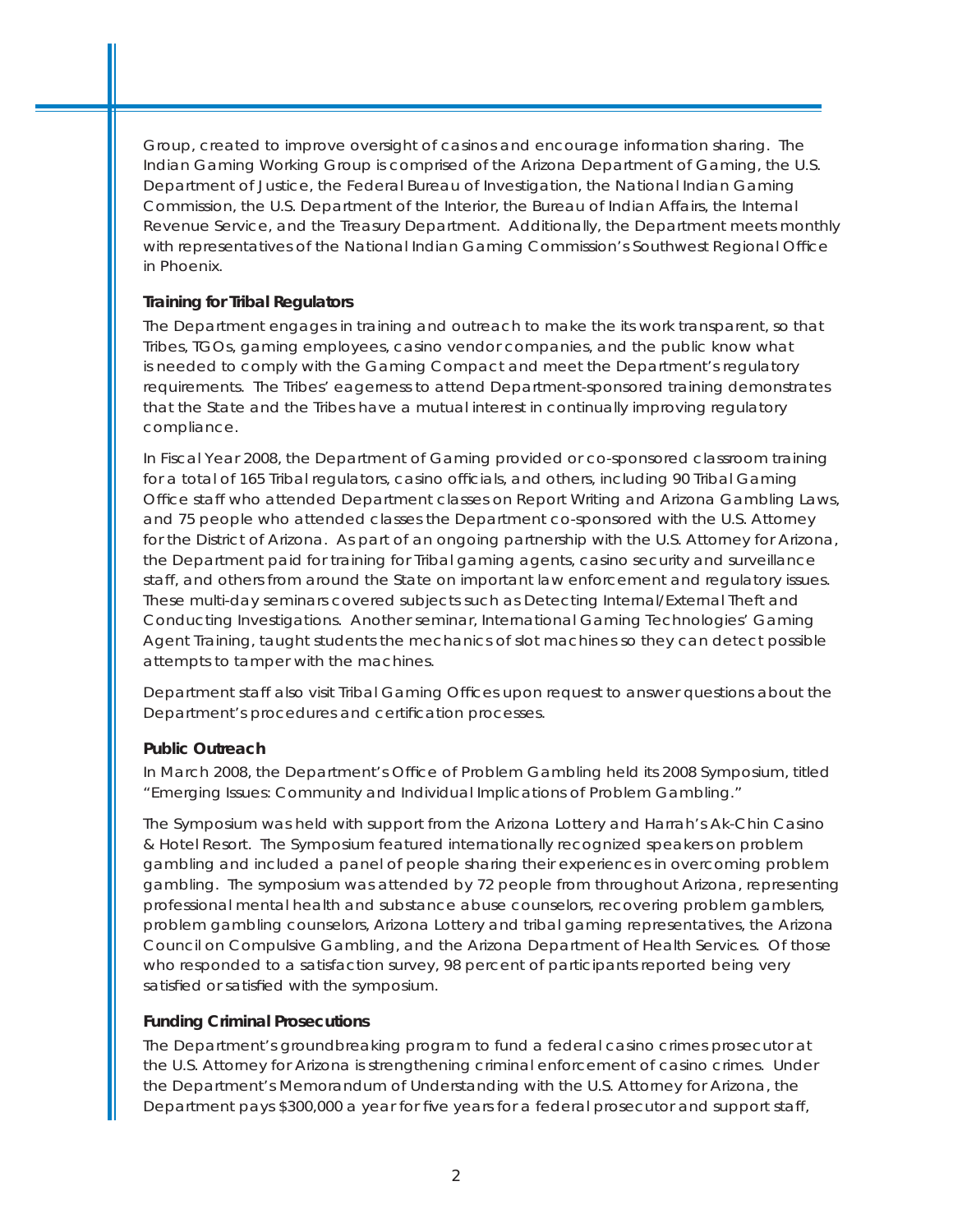and funds training for tribal gaming regulators. The agreement, signed in September 2005, created the first and only full-time federal casino crimes prosecutor position in the country.

The U.S. Attorney's Office for Arizona secured several felony convictions in State Fiscal Year 2008. Two former casino slot machine technicians pleaded guilty to colluding to falsify jackpot tickets totaling \$9,400 in 2006. In a separate case, a former cashier at another casino pleaded guilty to stealing almost \$10,000 from her employer in 2006. Additionally, the prosecutor won the convictions of all four people who conspired to rob a Phoenix area casino, with the three of the convictions carrying prison sentences of 17 years and 7 months; 6-1/2 years; 2 years; and one conviction carrying a sentence of 3 years of probation. The Department expects that its sponsorship of the nation's only casino crimes prosecutor will deter unscrupulous individuals from seeking to commit gaming crimes in Arizona.

#### *National Model for Tribal-State Cooperation*

According to the *Arizona Republic*, industry analysts call Arizona's Tribal gaming regulation "a model plan" for the country. The Arizona Department of Gaming fields queries from other states seeking advice and input on what methods and approaches have succeeded in Arizona. Arizona's Gaming Compact standards are stringent and are stronger than those in most states, according to the U.S. National Indian Gaming Commission. The NIGC is the federal regulator of Indian casinos.

"The Arizona regulatory model works because of the mutual respect and cooperation between State and Tribal regulators," Delia Carlyle, chairman of the Arizona Indian Gaming Association, testified in April 2008 before the U.S. Senate Committee on Indian Affairs. "In Arizona, the Tribes and State have developed a collaborative partnership for effective regulation of Indian gaming," Carlyle stated. The chairman also said that "the relationship between the Tribes and the State has become a successful partnership."

The Arizona Department of Gaming is proud of its partnership with Arizona's Tribes, an alliance that sets the highest standard for gaming regulation.

Paals Bulles

Paul A. Bullis **Director**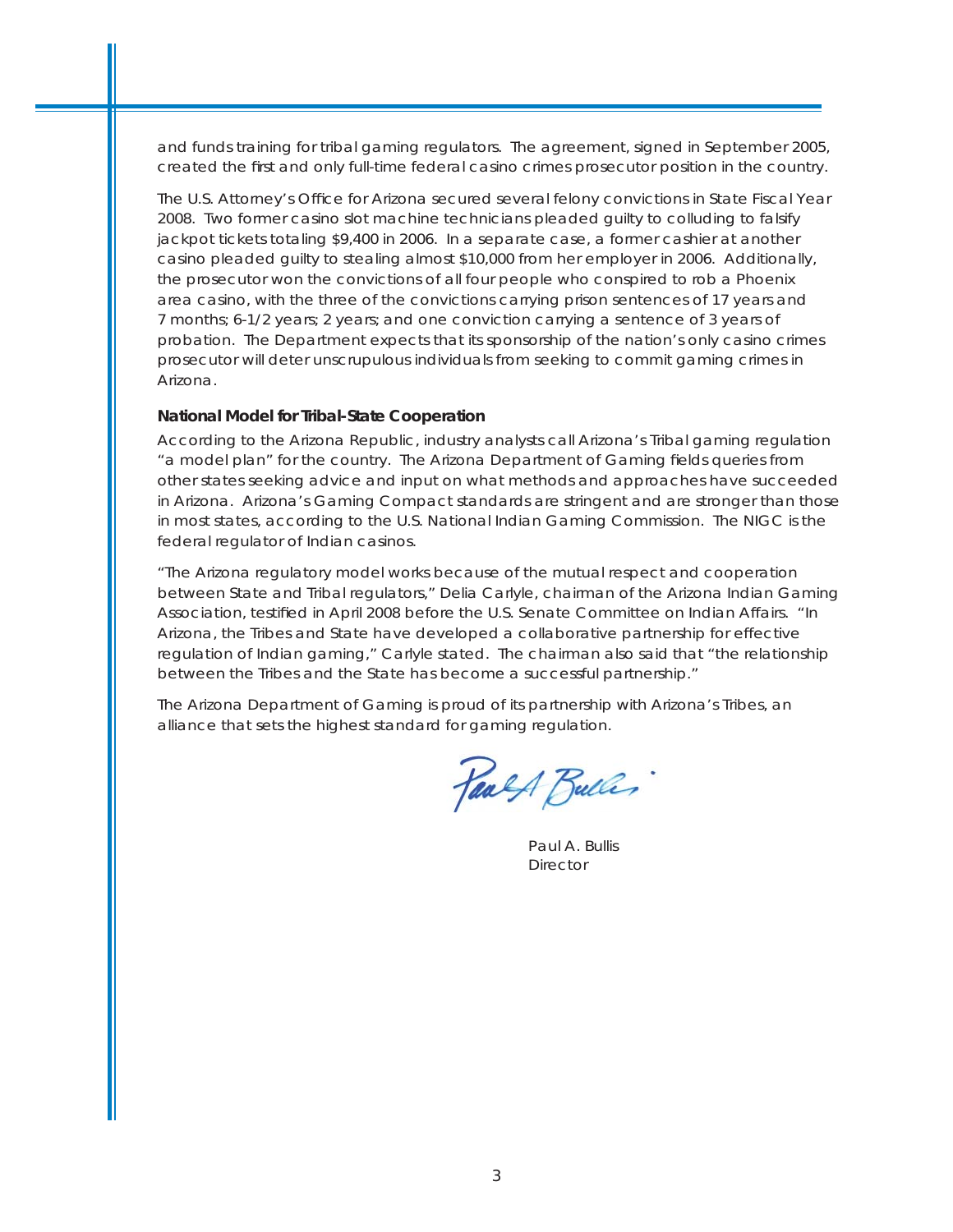In 1988, the U.S. Congress and the President enacted the Indian Gaming Regulatory Act (IGRA) in response to the proliferation of gambling halls on Indian reservations. IGRA recognized gaming as a way to promote Tribal economic development, selfsufficiency, and strong Tribal government. The Act says a State must permit Indians to run gaming on reservations if the State permits such gaming off reservation. Under the Indian Gaming Regulatory Act, a Tribe that wants to engage in Class III casinostyle gaming must first sign a Gaming Compact (or agreement) with the State where the casino would be located. IGRA requires a State to negotiate in good faith with the Tribe seeking a Tribal-State Gaming Compact.

In enacting IGRA, Congress was reacting to a regulatory vacuum left by a 1987 U.S. Supreme Court ruling (California v. Cabazon Band of Mission Indians) that states have no regulatory authority over gaming on Indian reservations. That ruling said Tribes have the right to operate gaming on reservations if states allowed such gaming offreservation.

The Indian Gaming Regulatory Act of 1988 expressly granted states and the Tribes the power to jointly regulate Class III Tribal gaming. Class III gaming includes slot machines, blackjack, keno, and other casino-style games. IGRA also created the National Indian Gaming Commission to oversee reservation bingo games and certain aspects of Class III gaming.

By the early 1990s, several Arizona Tribes had installed slot machines in their casinos, even though none of them had Tribal-State Gaming Compacts with the State. The Arizona governor at the time, Fife Symington, said reservations shouldn't have casinos because Arizona didn't allow such gambling off reservation. Tribes countered that Arizona did permit such gambling by allowing State lotteries, dog and horse racing, and charity bingo games off reservation.

In May 1992, the National Indian Gaming Commission issued rules clarifying that a Tribe must have a Gaming Compact with a State before the Tribe can operate slot machines. Immediately after the rules were announced, the Arizona governor called on the U.S. Attorney for Arizona to shut down casinos with the slot machines. FBI agents raided five Indian casinos and seized their slot machines. At Fort McDowell's casino near Scottsdale, Tribal members formed a blockade to prevent the removal of the machines, and a three-week standoff ensued.

Against a backdrop of legal challenges that continued for more than a decade, Governor Symington signed Arizona's first set of Tribal-State Gaming Compacts with 16 Tribes from 1992 to 1994. The governor's successor, Jane Hull, signed a Compact with a 17th Tribe in 1998. This first set of Compacts was in effect from 1993 to 2003.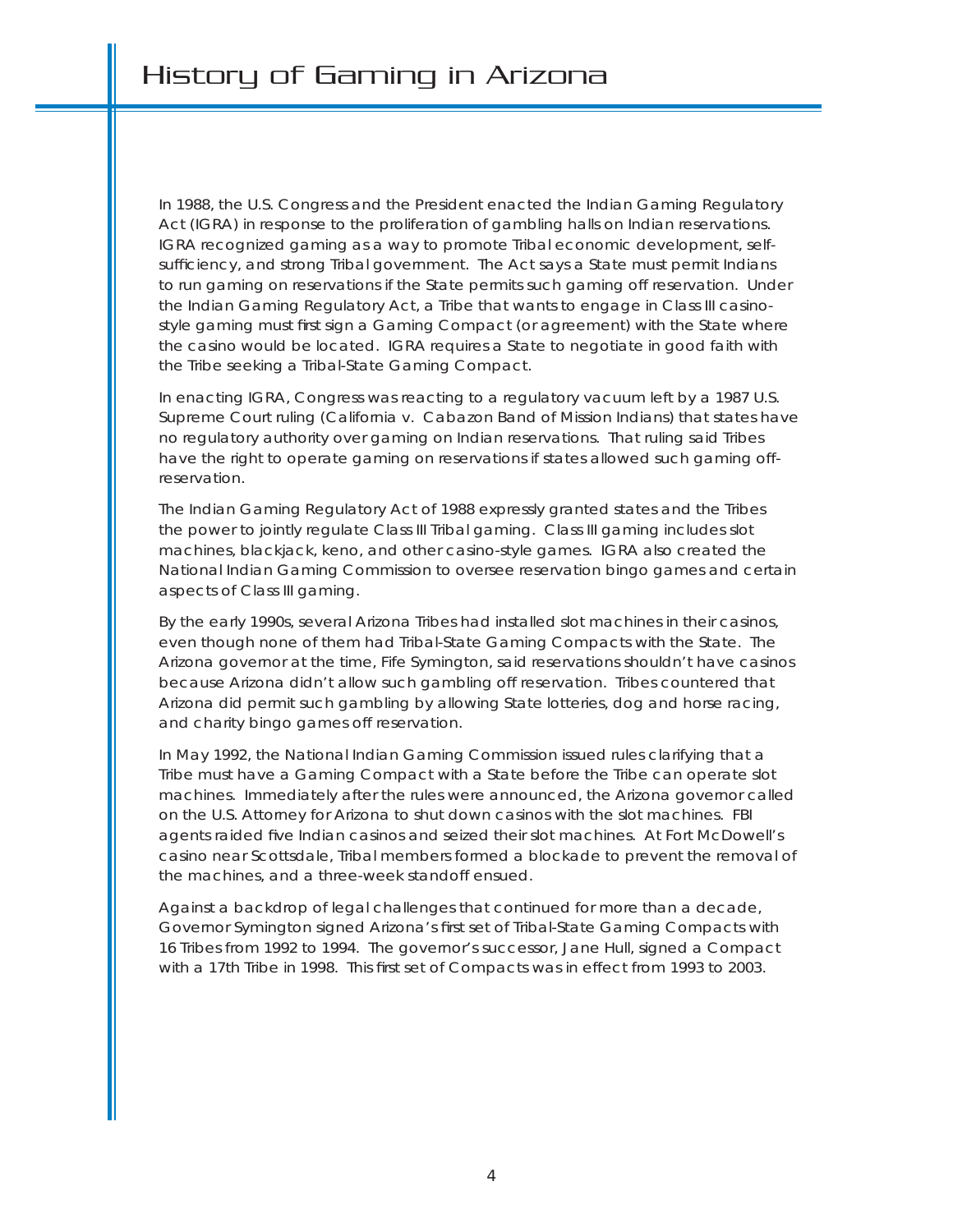The Arizona Tribal-State Gaming Compacts gave Tribes exclusive rights to operate slot machines and casino-style gaming, limited the number of slot machines and casinos, established comprehensive rules governing gaming, and set minimum internal control standards for casino operations. The Compacts authorized the State of Arizona to ensure compliance with the Tribal-State Gaming Compacts and to work with Tribal regulators to protect the integrity of Class III gaming on Tribal lands.

In the November 2002 general election, Arizona voters approved Proposition 202, which authorized the continuation of Indian gaming. From December 2002 to January 2003, Governor Hull signed new Tribal-State Gaming Compacts with 16 Tribes. In 2003, Governor Janet Napolitano signed Compacts with an additional five Tribes. The Compact with each of the 21 Tribes is identical and took effect in 2003. It lasts for 10 years, and can be renewed for another decade. The Compact is part of State law in *Arizona Revised Statutes* Section 5-601.02.

Currently, there are 15 Tribes operating 22 Class III casinos in the State. Another 6 Tribes don't have casinos but have slot machine rights they lease to other Tribes. One of Arizona's 22 Tribes doesn't have a Gaming Compact.

Class III gaming in Arizona includes slot machines (also called gaming devices), jackpot poker, blackjack, keno, and off-track pari-mutuel betting. There were 14,001 Class III slot machines in operation in Arizona at the end of Fiscal Year 2008. There were 211 jackpot poker tables and 275 blackjack tables; both games have betting limits. Some Tribes also offer live keno, or Class II bingo gaming.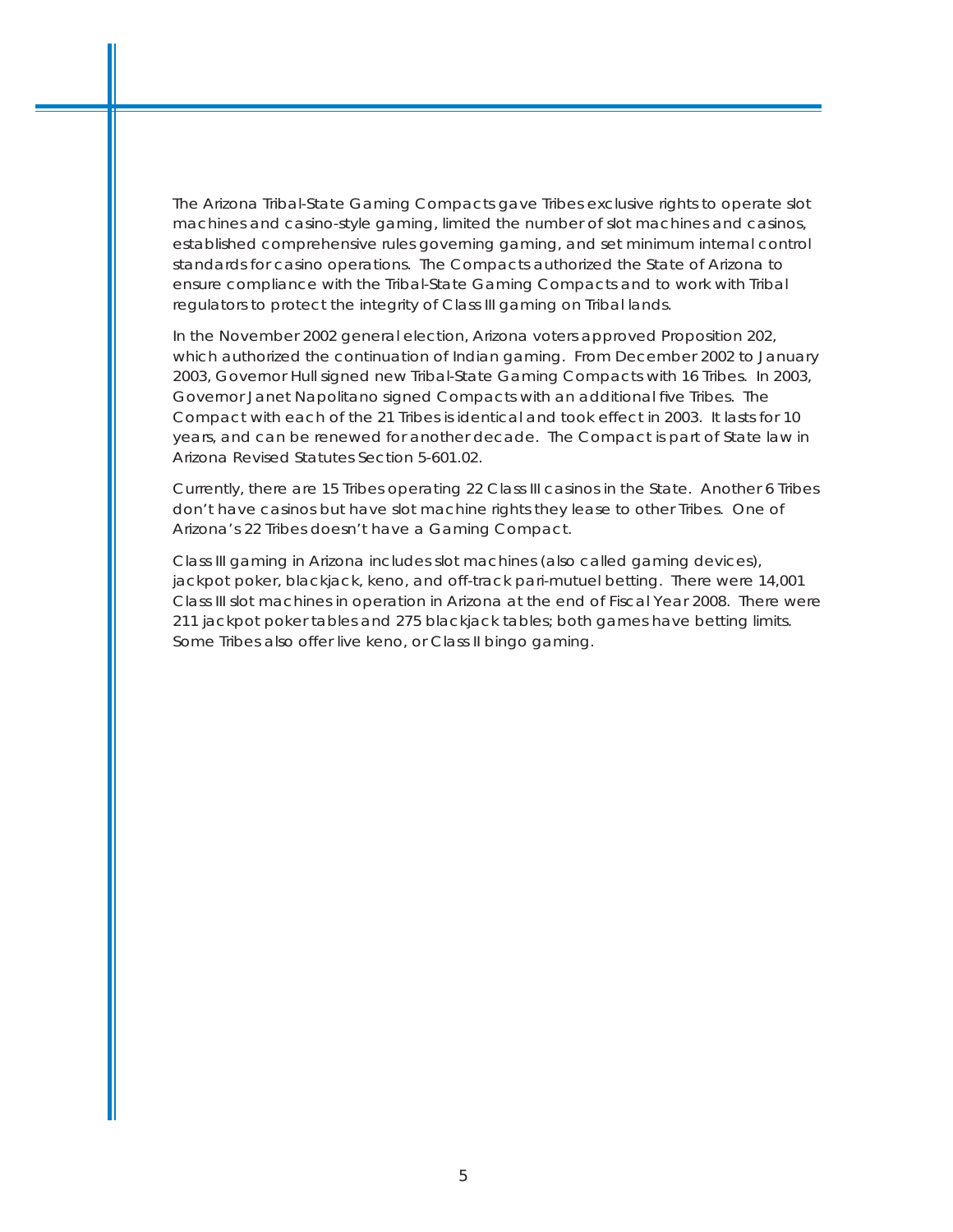The Tribal Investigations and Inspections Unit of the Department of Gaming conducts on-site inspections of casino operations and investigates suspected Compact violations and criminal activity. The Unit is comprised of special agents, all of whom have previous experience working as law enforcement officers and have unrestricted AZPOST certification. Special agents have prior backgrounds working in city police departments, the Arizona Department of Public Safety, the U.S. Marshals Service, the U.S. Drug Enforcement Administration and other entities.

Special agents at casinos work to ensure that gaming operations are conducted in compliance with the Tribal-State Gaming Compact. Casino-based monitoring encourages agents to spend as much time as possible in every casino in the State. On-site inspections of gaming facilities ensure that appropriate security and surveillance procedures are in place. Their physical presence in casinos gives the special agents opportunities to spot potential problems and to work with TGOs and casino officials to correct deficiencies. Special agents have full access to all casino premises, including the cashiers' cage, money count rooms, back rooms, and video surveillance monitoring offices.

Under the Arizona Tribal-State Gaming Compact, TGOs have primary on-site responsibility for regulation. The Department's Tribal Investigations and Inspections Unit offers input to TGOs and casino operators on issues ranging from parking lot security to the positioning of surveillance cameras in card rooms. This interaction with the TGOs furthers the Department's goal of protecting the public.

During inspections and investigations, the Department's special agents have access to all of the casinos' surveillance videos, images, and records. If a patron has a complaint involving a slot machine or card game, the special agents can review the casino's surveillance recordings. Special agents have full access to casino security-related documents, such as sign-in/sign-out sheets for employees accessing the casino vault and daily incident reports that record unusual occurrences in the casino. Casinos are required to report unusual occurrences to the Department of Gaming.

Department special agents work closely with their counterparts in the casinos' TGOs to investigate suspected Compact violations and criminal activity. In conjunction with the Department's Intelligence Unit, the Unit cooperates with other law enforcement and gaming agencies. The Tribal Investigations and Inspections Unit provides assistance to Federal, Tribal, State, local and foreign agencies in multi-jurisdictional investigations that touch on casino operations or involve casino patrons. For example, special agents will alert Tribal and casino officials about a criminal suspect from another State who attempts to cash fraudulent checks at an Arizona casino. That suspect may be under investigation by police in the suspect's home state. Special agents will work with Tribal officials to exchange information on the suspect and assist in the police investigation.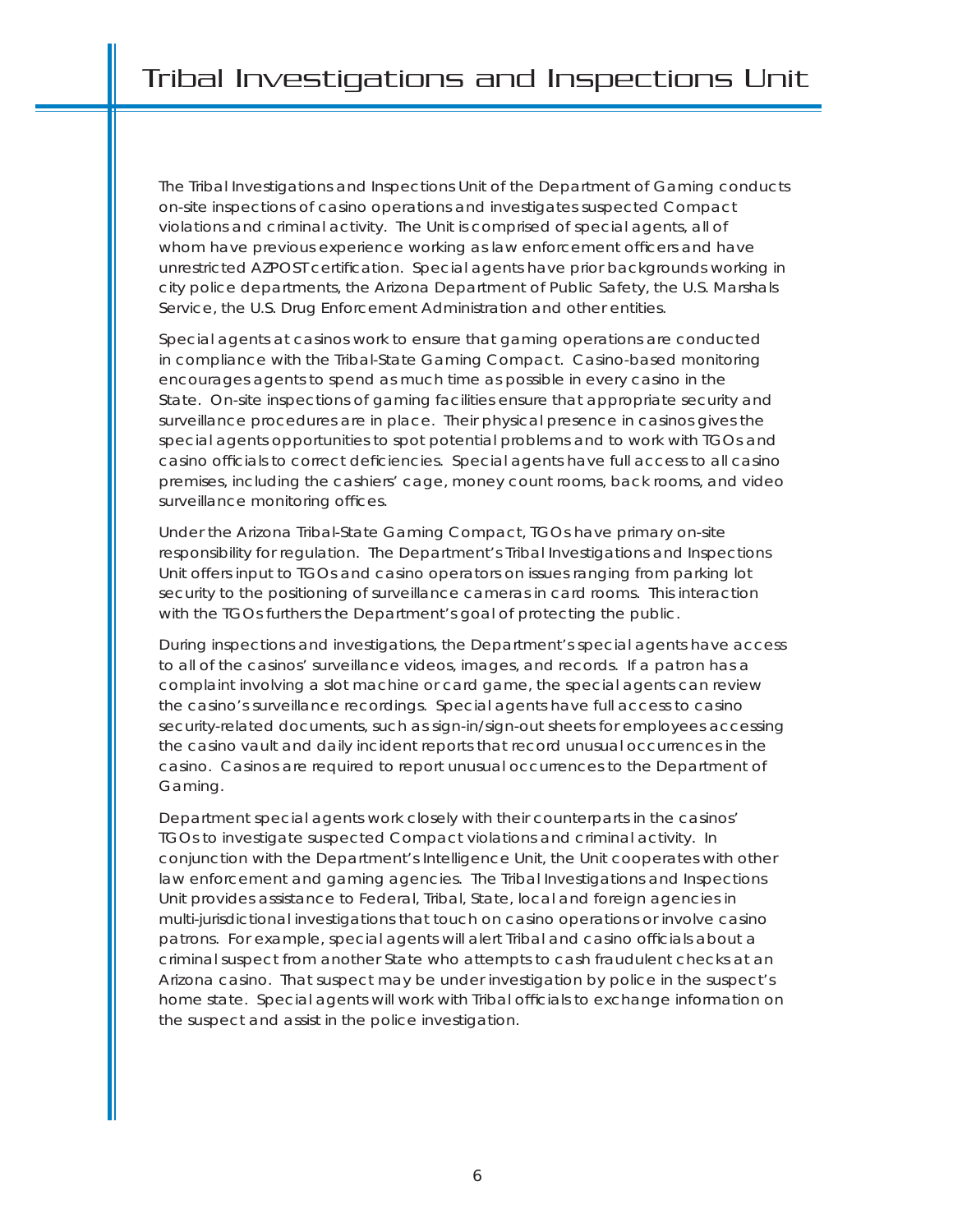The Games and Systems Compliance Unit reviews hundreds of casino promotions; slot, blackjack, and poker tournaments; new table games and variations of jackpot poker and blackjack; and other new games to ensure that they comply with the Tribal-State Gaming Compact. Tribes must seek prior approval from the Department of Gaming before they can conduct promotions and cash or prize giveaways. The Unit performs its reviews in seven business days or less. In Fiscal Year 2008, the Unit approved 745 promotions and lotteries, 16 blackjack variation games, 246 jackpot poker tournaments, 43 slot tournaments, 43 blackjack tournaments, 19 jackpot poker variation games, and 13 keno tournaments.

The Games and Systems Compliance Unit keeps up with the latest technology and innovations in the fast-changing gaming industry. Every week, new types of casino games, promotions, and technology are being introduced in the marketplace. In consultation with the Tribes and Tribal Gaming Offices, the Unit analyzes new gaming industry technology to determine if the technology is permitted in Arizona under the Compact. The Unit seeks out training and educational opportunities to stay abreast of emerging trends in gaming and gaming regulation.

| Tribes in Arizona                                    | 22     |
|------------------------------------------------------|--------|
| Tribes with Current Compacts                         | 21     |
| Tribes with Casinos                                  | 15     |
| Number of Casino Sites                               | 22     |
| Number of Slot Machines                              | 14,001 |
| Number of Poker Tables                               | 211    |
| Number of Blackjack Tables                           | 275    |
| Number of Casinos with Live Keno                     | 8      |
| Number of Casinos with Off-track Pari-mutuel Betting |        |

# Tribal Gaming Status as of June 30, 2008

Note: For the tribal gaming status listing figures for individual tribes, please refer to the Department Web site: www.azgaming.gov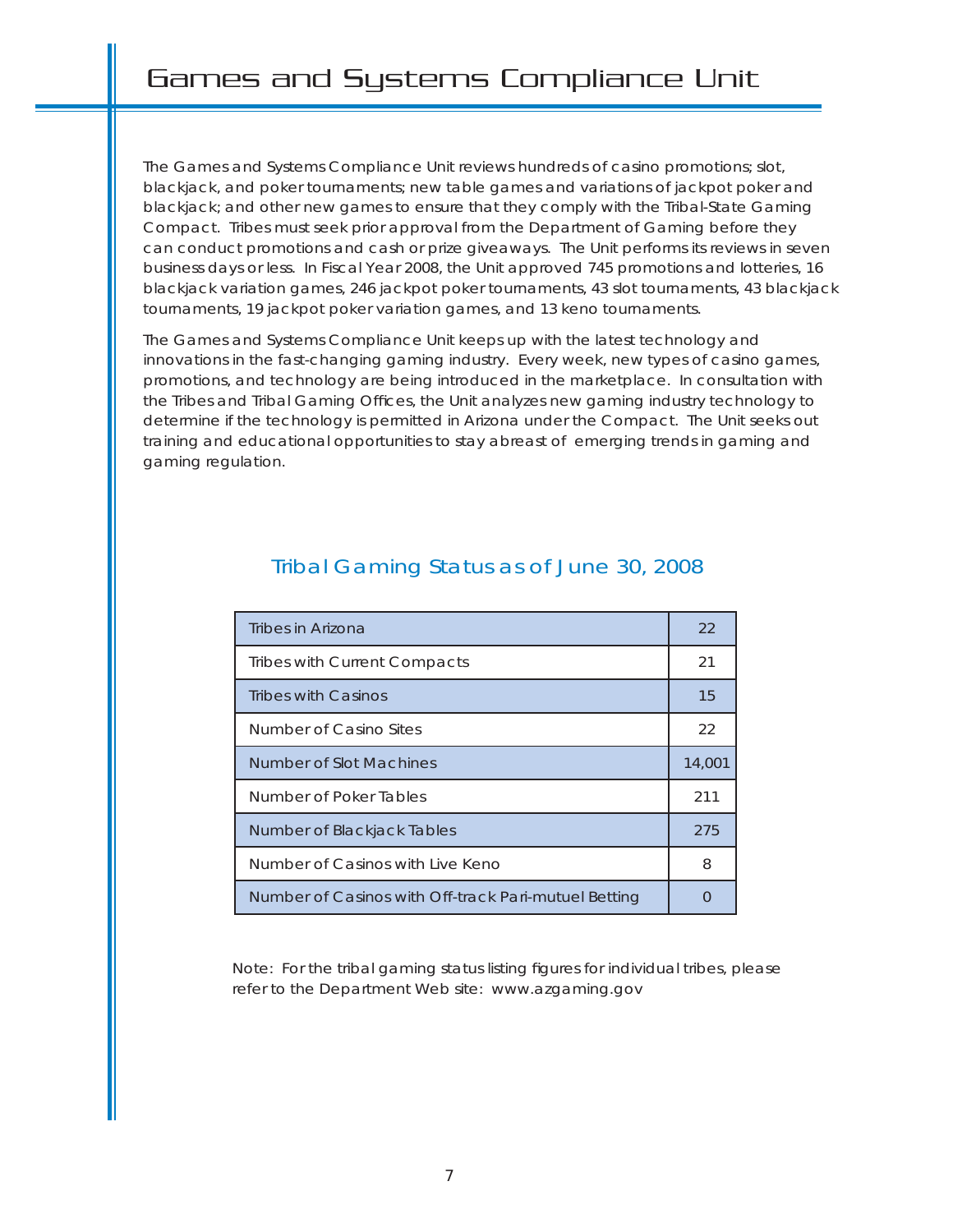There were 14,001 Class III slot machines in operation in Arizona at the end of Fiscal Year 2008. Virtually every casino slot machine is inspected by a Gaming Device Compliance Unit technician each year.

The Unit inspected 13,969 slot machines in Fiscal Year 2008, or an average of 1,164 slot machines each month, during visits to casinos.

The Department's Gaming Device Compliance technicians make sure that slot machines (also called gaming devices) meet technical standards, are functioning properly, and pay out the minimum percentage wins mandated in the Arizona Tribal-State Gaming Compact.

All slot machine hardware and software designs and electronic game management systems are tested by an independent testing lab before the machines can be shipped to Arizona. The independent lab certifies that the slot machines pay out the minimum percentage wins required by the Compact. The Gaming Device Compliance Unit works in conjunction with the independent lab to make sure the gaming devices and electronic slot accounting and monitoring systems in Arizona meet rigorous legal and technical standards before the machines are put into play.

Technicians inspect and certify slot machines every time a casino installs a new machine, upgrades software on a machine, changes the percentage payout on a machine, or converts a machine to a new game theme. Unit technicians visit the casinos to observe and certify any changes in hardware or software in gaming devices.

The Unit also conducts random, unannounced spot checks at casinos. Unit technicians inspect the machines, software, and electronic slot accounting and monitoring systems to make sure that slot machines pay out their required jackpots and are operating as they should. Under the Compact, the minimum theoretical percentage payout for slot machines is 80% of wagers during the expected life of the machine. The minimum theoretical percentage payout is 83% for games of skill such as video poker, and 75% for keno video games. Casinos can pay more than the minimum payouts if they wish.

After on-site visits, technicians relay their findings to the casino's Tribal Gaming Office and follow up with written findings and recommendations. The Unit works with the TGOs to make certain that all problems are addressed and machines are brought into compliance. Additionally, the Unit works with TGOs to alert the casinos about malfunctions as the Unit becomes aware of them so that casinos can take steps to correct problems. The Unit also investigates complaints from casino patrons about gaming devices and assists in the Department's investigations.

Gaming Device Compliance staff must keep pace with new types of gaming devices and technology that come on the market. New computer technology and software are replacing decades-old technology in some gaming machines. For example, some gaming devices that used to be powered by EPROM (Erasable Programmable Read-Only Memory) chips are being supplanted by machines powered by a computer hard drive. In addition, many games are being run with flash cards, the same type of removable cards used to capture photos in digital cameras. Technicians attend training programs and work closely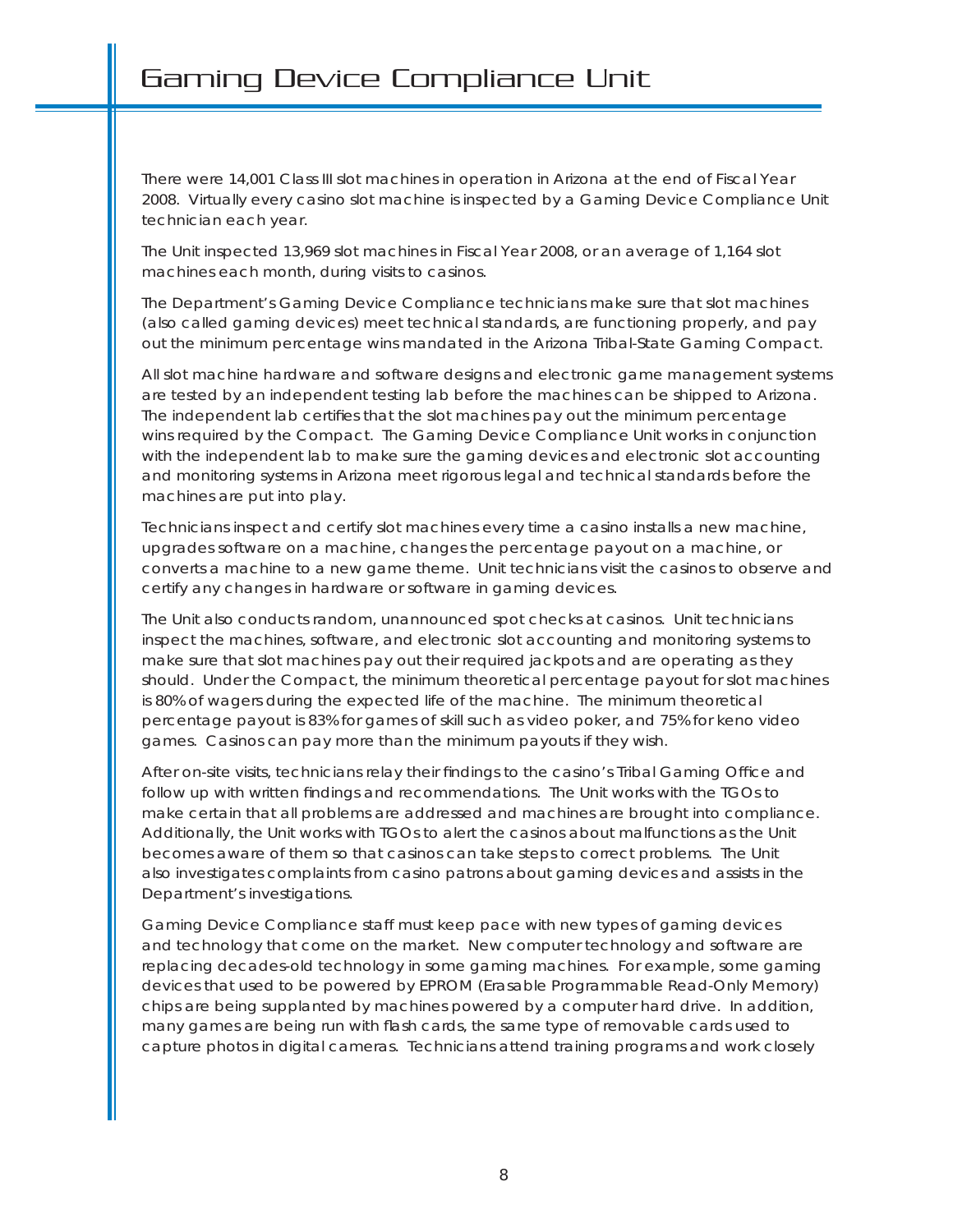with an independent testing laboratory to keep up with the latest developments. The Unit also alerts the testing laboratory about defects that could be present in similar machines used in other casinos and in other states. The Unit receives briefings from manufacturers of gaming devices before companies seek to introduce new types of machines in Arizona so that any technical problems can be averted before the machines are installed.

Industry peers commend the Gaming Device Compliance technicians' rigorous inspections, as well as their smooth working relationship with Tribal Gaming Offices. The Unit's work has been recognized by *Casino Enterprise Management*, the leading magazine for casino owners and executives. The magazine said the Arizona Department of Gaming's regulatory system demonstrated "the very best in regulation," and, about the Department's Gaming Device Compliance technicians: "The field inspections we observed were models of regulatory efficiency that reflected meticulous planning and careful coordination. The inspectors arrived on time and met briefly with their tribal counterparts. Everyone involved knew their precise task. The inspection itself proceeded as a well-choreographed ballet. The machines to be inspected were quickly identified, media pulled and tested, and the games powered up and back online before any patrons even missed them…The state regulators and the tribal regulators work together for the best interest of gaming and to assure compliant and effective enforcement."



#### FY 2008 Machine Inspection Statistics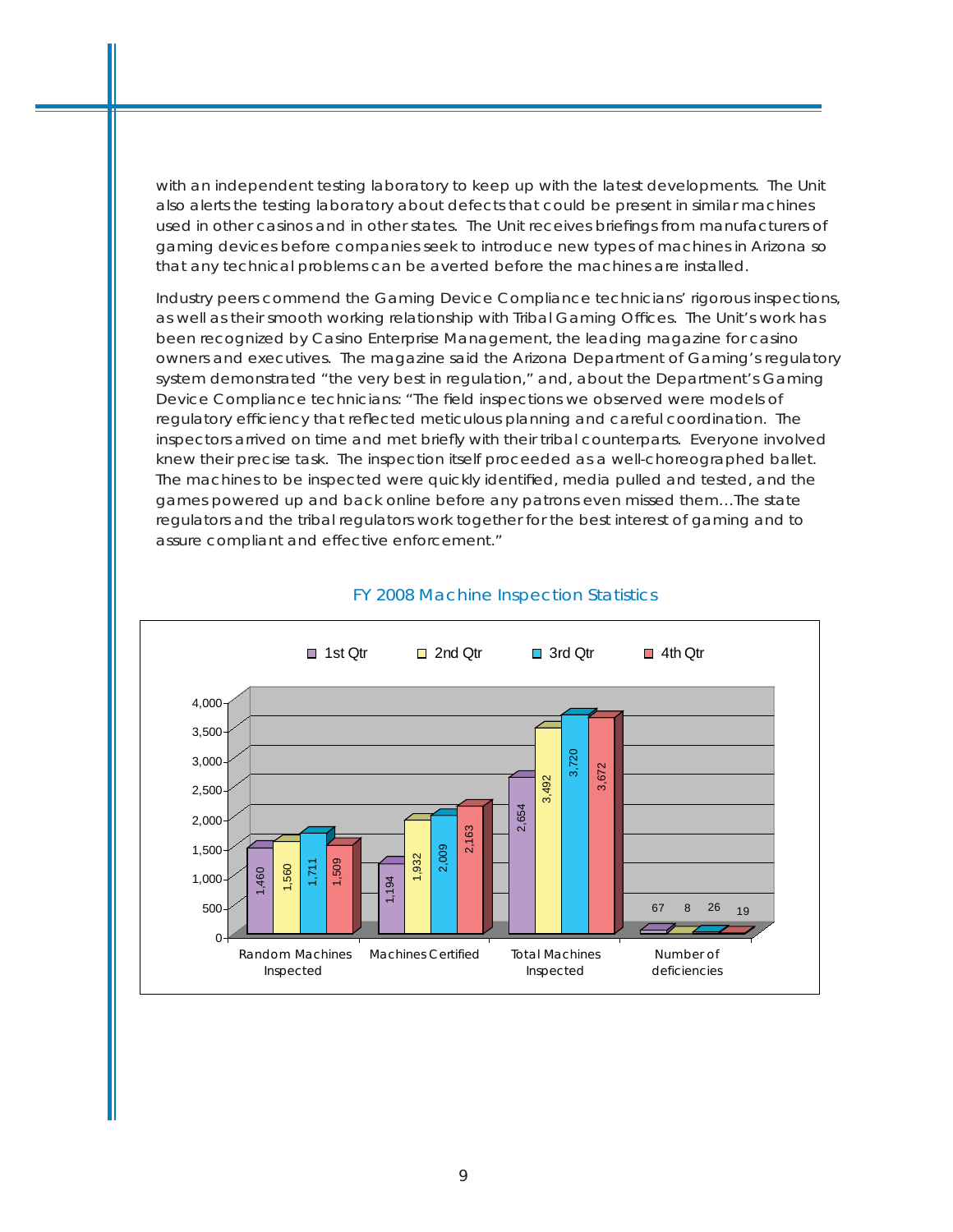The Gaming Vendor Certification Unit determines the suitability of companies and individuals doing business with casinos in Arizona. Each company, each principal of a gaming company, and key personnel providing gaming products or services must undergo a thorough background investigation.

The Unit is made up of special agents, financial investigators, a compliance auditor, and intake officers. The Unit certifies all vendors (other than regulated lending institutions) providing financing to Tribes for gaming facilities, all management contractors engaged by a Tribe to assist in the management or operation of a gaming facility, all manufacturers and distributors of gaming devices, and all companies providing services to casinos in excess of \$10,000 in any one month. The Unit analyzes the type of activity, product, or service to determine whether a company must be State certified.

The vendor certification process includes reviews of financial statements and financial background, regulatory history, customer service track record, fingerprints, criminal records checks, and other pertinent information. Manufacturers and distributors of gaming devices, playing cards, card tables, and other items used in the play of Class III games undergo a particularly rigorous investigation. This includes on-site visits to company headquarters and manufacturing facilities, reviews of company documents including Board of Directors minutes and financial audits, and face-to-face interviews with key personnel.

With globalization and corporate mergers, a growing number of gaming vendors now are affiliated with multinational companies with offices or headquarters overseas. Unit investigations of gaming companies involve not only the vendor's offices and factories in the United States, but they often include reviews and in-person interviews conducted at the vendor's international offices, parent companies, and corporate affiliates. On-site visits to gaming companies are important to gain an understanding of a company and its operations, who controls its day-to-day operations, and its manufacturing and technical standards. For example, personal observations may reveal the level of security and internal controls a gaming device manufacturer employs to prevent anyone from tampering with slot machine equipment sold to casinos.

After an initial review, the Unit will grant the vendor temporary State certification, pending a final determination on full State certification. The Compact requires the Unit to issue temporary certification within 20 days unless the background investigation reveals sufficient grounds to disqualify the applicant on the initial review. The temporary vendor certification is valid until the Department completes its investigation and makes a determination on whether to grant full State certification.

In Fiscal Year 2008, the Unit issued vendor certification to 122 new applicants and 206 renewal applicants. Vendor certification is valid for two years and may be renewed. Once a vendor receives State certification with one sponsoring Tribe, the company is certified to do business with all the Arizona Tribes. In addition, Tribal regulators are required to license each of these vendors.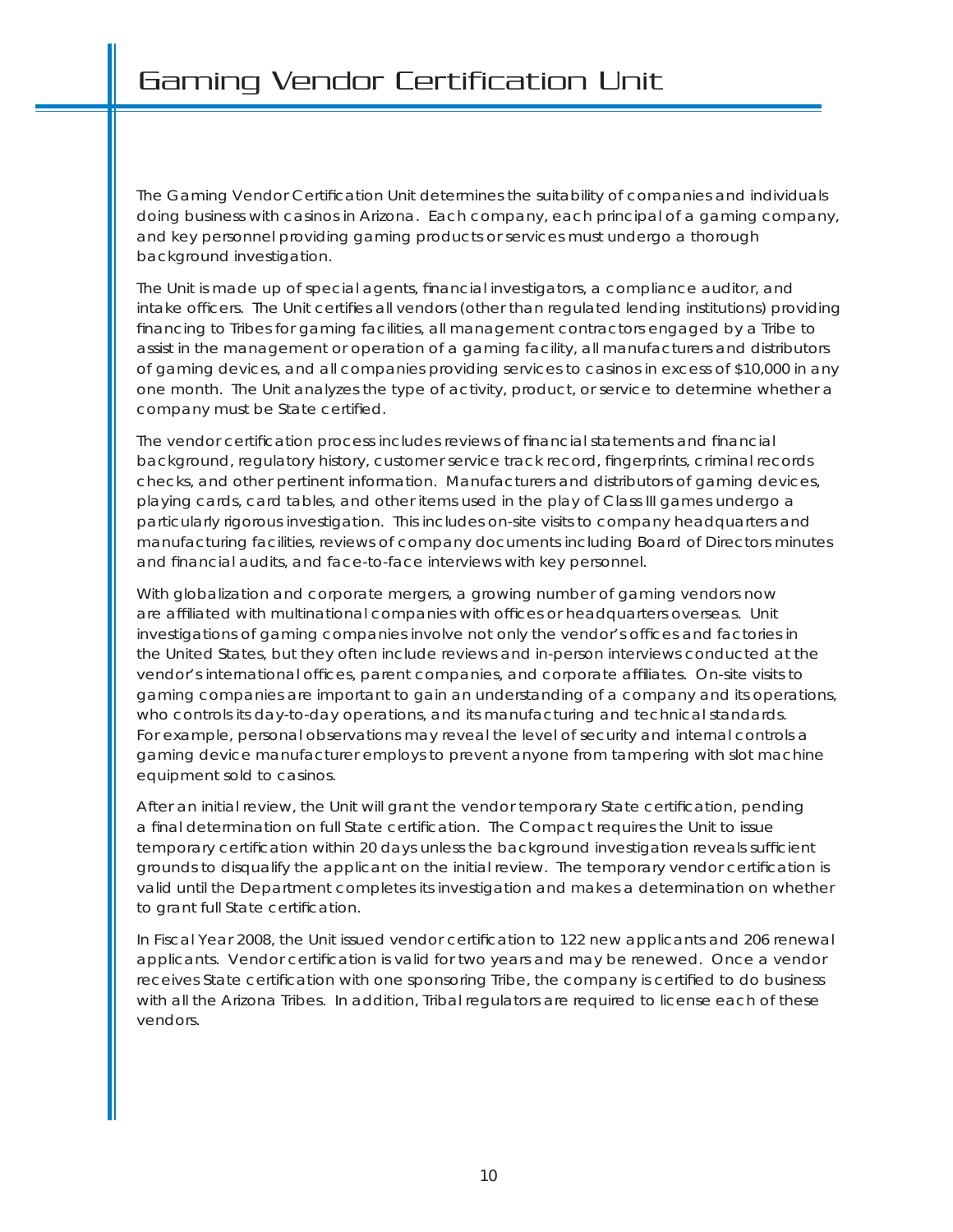The Unit meets with the TGOs and casino operators to make the Department's vendor certification process and procedures transparent to casino staff and Tribal gaming regulators.

The Unit also conducts investigations and takes enforcement action against vendors found to be unsuitable for the gaming industry. The Unit assists with investigations conducted by other law enforcement agencies and by TGOs.



# FY 2008 Customer Satisfaction Survey Results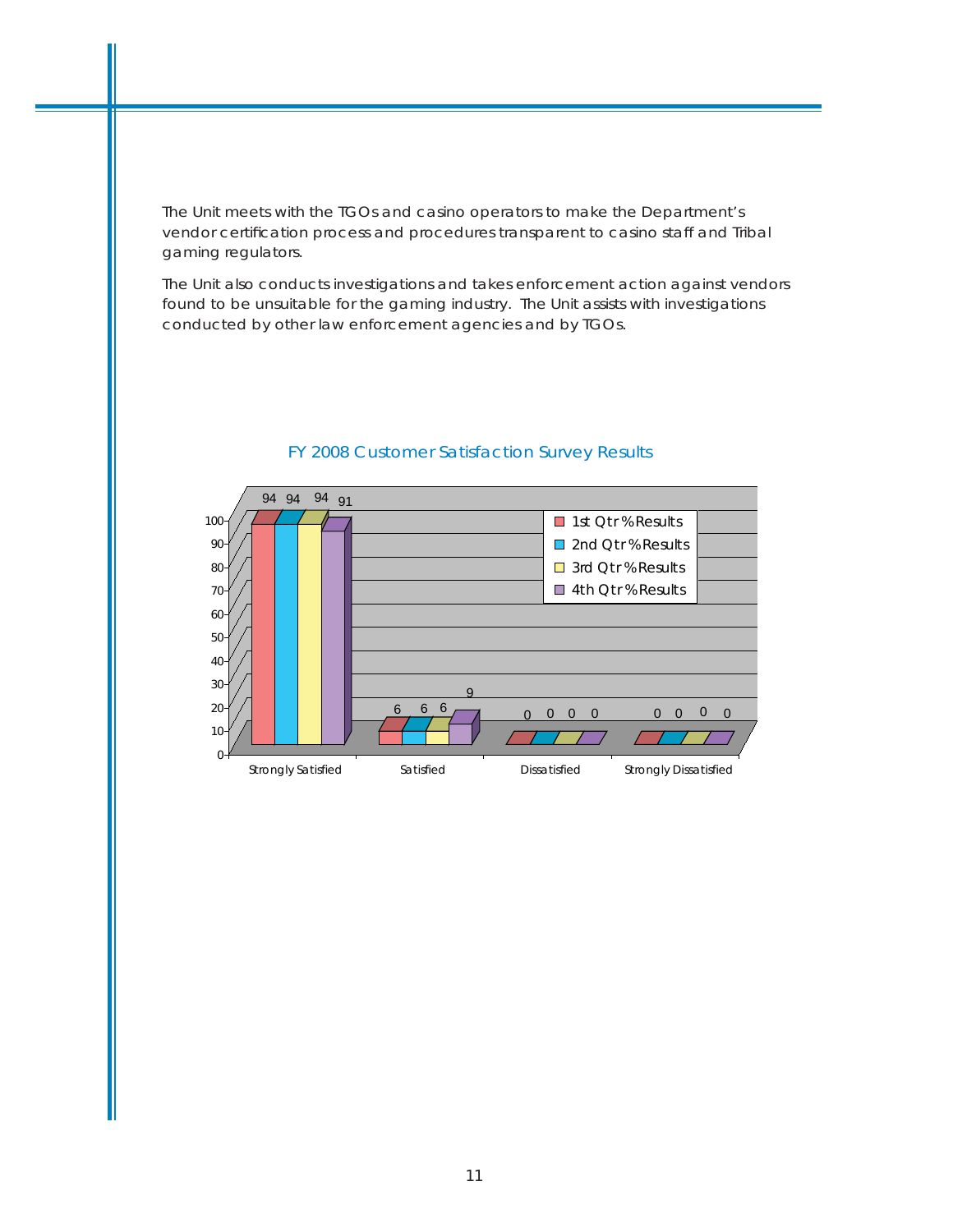# Gaming Employee Certification Unit

The Gaming Employee Certification Unit is responsible for doing background checks on employees and prospective employees to ensure that only individuals who are suitable to work in the gaming industry are hired. Each gaming employee or prospective employee must undergo a thorough background investigation. The Unit also conducts investigations of individuals whose suspicious conduct may be a threat to the public interest, and the Unit will seek to remove them from the industry.

The Gaming Employee Certification Unit issues State certification to non-Tribal gaming employees. An employee certified by the Unit is certified to work in any Arizona casino. The Unit also issues recommendations to Tribal Gaming Offices on whether the TGO should issue Tribal gaming licenses to Tribal members who apply to become gaming employees.

The rigorous State certification process includes criminal background checks, fingerprints, credit history reports, financial background screenings, work history, review of criminal cases or civil litigation, education, personal and professional references, tax records, and other checks. The Unit's reviews of key casino executives are even more exacting. They include in-person interviews conducted by Unit investigators; full reviews of the executives' financial holdings, brokerage accounts, and tax information; interviews with professional and personal associates; and other items.

In Fiscal Year 2008, the Unit certified 1,584 non-Tribal members and issued Tribal licensing recommendations to 449 Tribal members, for a total of 2,033 new employee investigations. Additionally, the Unit issued 5,851 non-Tribal member certification renewals and 1,757 Tribal member licensing renewal recommendations, for a total of 7,608 renewal investigations.

The Unit works closely with TGOs to certify employees. Typically, a non-Tribal employee or prospective employee applies for State certification through the Tribal Gaming Office of the casino that wants to employ the person. The TGO will contact the Department of Gaming on a non-Tribal employee's behalf, triggering the Employee Certification Unit's investigation. After an initial review, the Unit will issue a temporary certification to the employee, pending the completion of the background investigation or other checks, such as interviews or court documents. The Compact requires the Unit to issue temporary State certification within 20 days of receipt of a complete application unless the background investigation discloses that the applicant has a criminal history or the Department has other sufficient grounds to disqualify the applicant on the initial review of the application. In Fiscal Year 2008, the Unit averaged 12.3 days to issue a temporary certification to an employee.

After the full review is complete, the Unit will issue the person a full State certification, valid for one year, or deny the person certification. In Fiscal Year 2008, the Unit averaged 40.4 days to complete an initial certification for a new employee. Employees must be recertified every year to continue working in Arizona casinos. In Fiscal Year 2008, the Gaming Employee Certification Unit averaged 101.2 days to issue renewals of State certification.

If a certified employee is hired by another casino, the new casino must notify the Department of its new hire and verify the employee's certification status with the Department.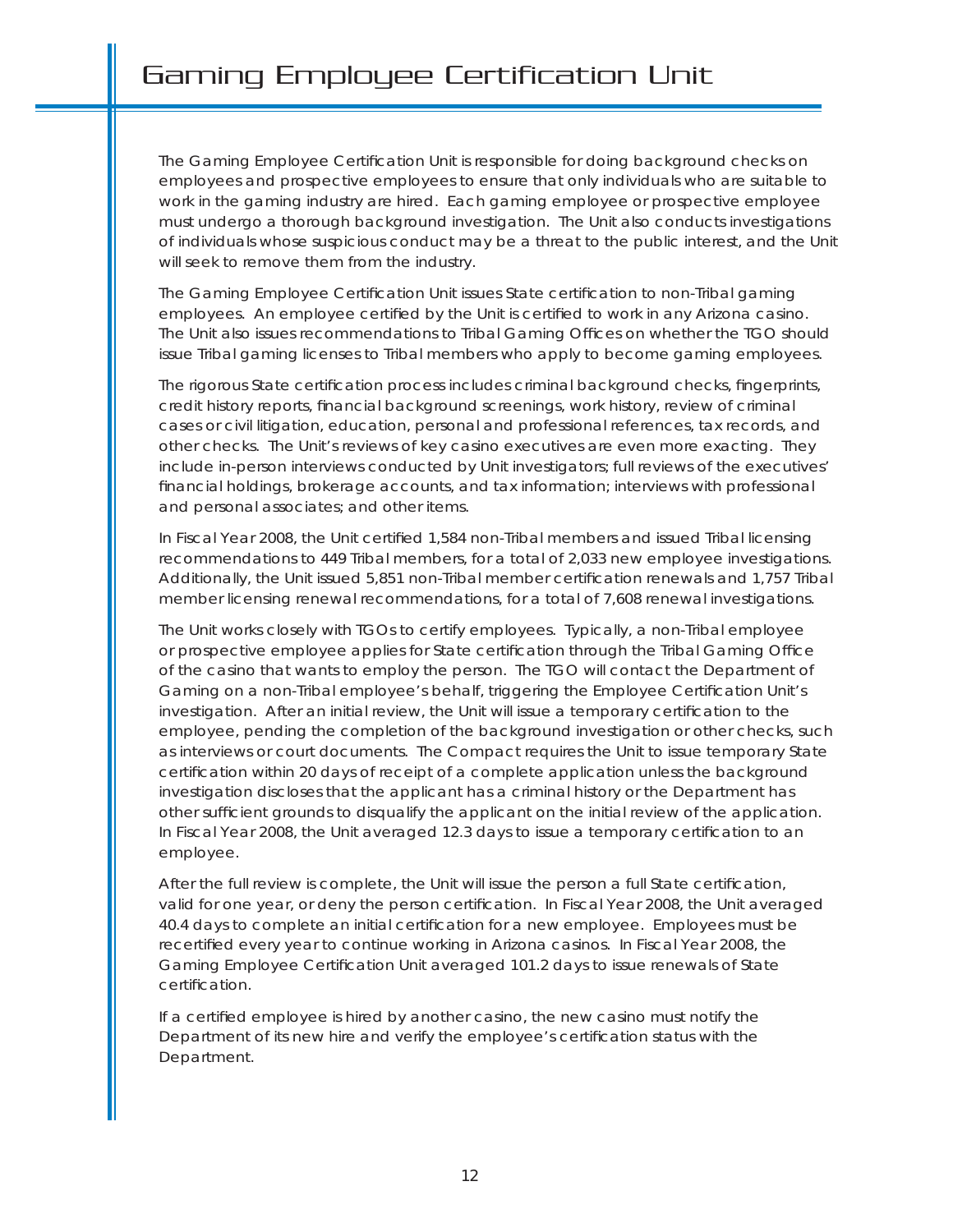The Employee Certification Unit visits with TGOs to strengthen cooperation, review past practices, and examine ways to improve the regulatory process. It reviews casino incident reports relating to gaming employee actions or violations of the Compact or casino internal controls. In Fiscal Year 2008, the Unit made 55 visits to TGOs to further this collaborative effort.

In Fiscal Year 2008, the Unit processed 1,139 fingerprints for waitresses, cooks, housekeeping personnel, landscapers, and other support employees whose jobs are ancillary to the gaming operations. These individuals are not required to have State certification, but they are required to be licensed by the Tribe. This service helps the Department when it conducts its annual Compact Compliance Reviews relating to TGOs' obligations to conduct background investigations on Tribal employees and properly issue Tribal gaming employee licenses.

In addition, the Unit conducts investigations and takes enforcement action against individuals found to be unsuitable for the gaming industry. The Unit has cooperated with, and assisted in, criminal enforcement investigations concerning casino employees.

In doing its day-to-day work, the Unit uses IDPoint, an electronic gaming regulatory software system that includes a complete chronology and details of an applicant's certification and renewals. Records technicians electronically scan all applications, correspondence, and other paper documents into IDPoint, where they are stored for instant reference. The system can also receive electronic copies of an applicant's credit history information from the credit reporting agencies. Department employees can enter notes of key events, such as applicant interview dates, into the IDPoint system. Automating the process speeds the certification process and reduces human errors.



#### FY 2008 Completed Background Investigations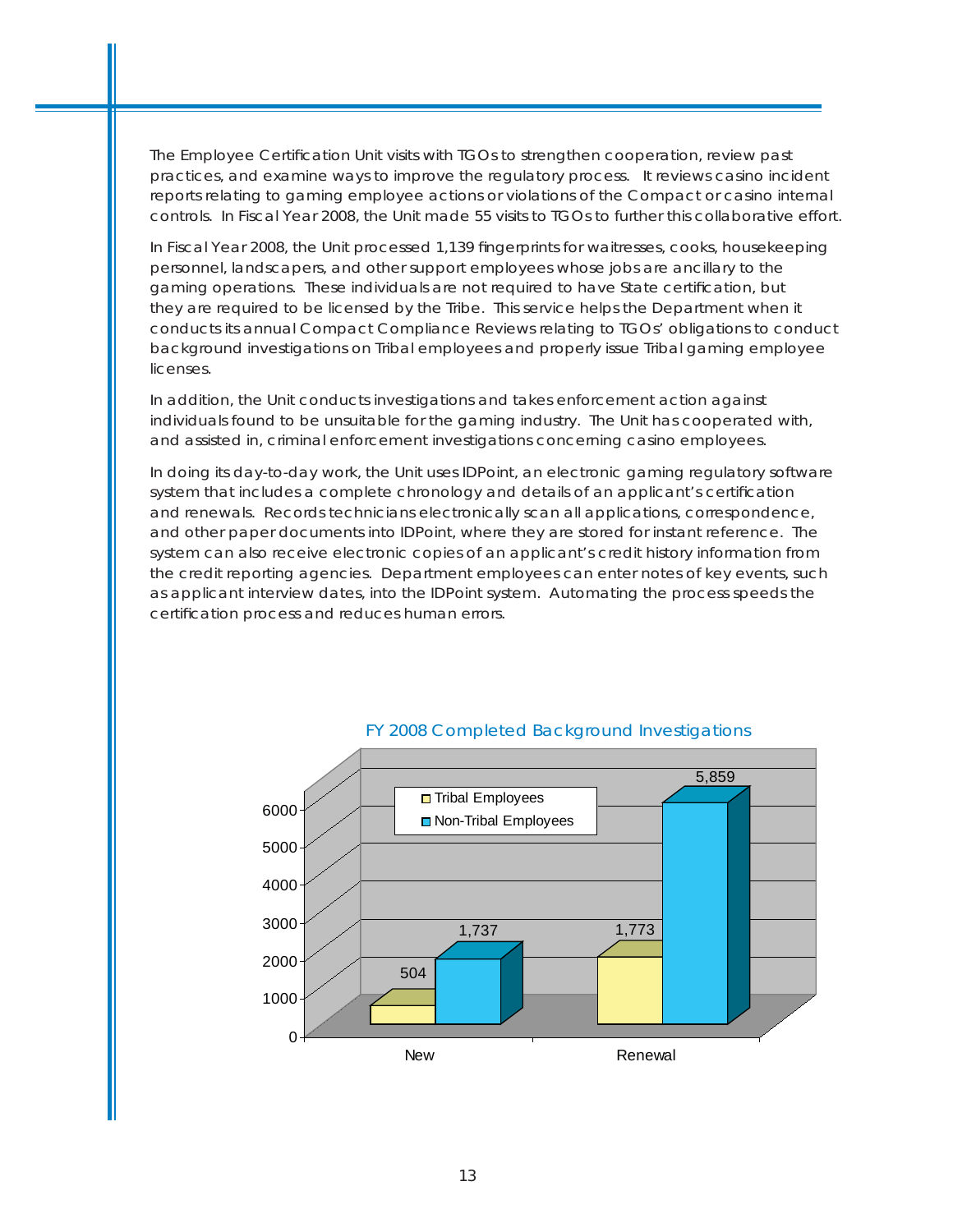The Intelligence Unit gathers and disseminates information involving threats to gaming operations, patrons, and the public.

#### *Dissemination of Data on Suspicious Activities*

The Unit gathers data on suspicious or criminal activity from each Tribe and disseminates it to all the casinos in the State. Intelligence bulletins are produced and distributed within 24 hours of receipt of information from a Tribe. By acting as a clearinghouse for Tribal data, the Unit helps all the Tribes better protect gaming operations and the public. Tribes can shift their security and surveillance assets and personnel based on information they receive from the Department of Gaming.

#### *Criminal Data Tracking System*

The Tribes supply monthly reports to the Intelligence Unit, identifying patrons who have been barred from their facilities for suspicious or criminal activity. These reports are reviewed, summarized, and compiled into data charts. The charts compare criminal activity in the individual gaming facilities to aggregate data on criminal activity for all the gaming facilities in the State. The Intelligence Unit sends the charts to each Tribe so that the Tribe can take appropriate action and target suspicious activities in its own facilities.

#### *Liaison Between Tribes and Other Agencies*

The Intelligence Unit at times acts as a liaison between the Department, the Tribes, and other State, county, and municipal law enforcement agencies. For example, a law enforcement agency might ask the Unit to enlist a Tribe's help gathering information about a possible criminal suspect who frequents casinos. The Unit will secure the Tribe's assistance in gathering information about the suspect's presence in Arizona casinos.

# *Cheating Crimes Tracking*

The Intelligence Unit tracks instances of cheating and disseminates bulletins to the Tribes so they can be on guard against suspicious individuals or fraudulent activity. This analysis helps improve security and surveillance. One example of cheating by patrons is "bet capping" at blackjack games. In this scheme, a player will surreptitiously place extra chips on his pile while the dealer's attention is diverted. Because each chip represents money, the extra chips will give the player a bigger jackpot win than the player is entitled to.

#### *Counterfeit Currency Tracking*

The Intelligence Unit works with Tribes and other law enforcement agencies to track and attempt to curb the circulation of counterfeit currency in casinos. Using information provided by the casinos, the Unit maintains a database of suspicious currency, including serial numbers, and a trail of where that money has traveled. The Unit distributes this information to the casinos, which then can compare the counterfeit reports and currency serial numbers against a suspicious bill that a patron presents to the casino.

#### *Forged Instrument Tracking*

Similar to the way cheating crimes and counterfeit currency are tracked, the Intelligence Unit also tracks forged instruments. The Unit uses a computerized system to help prevent the use of fraudulent checks in casinos. The database includes details on forged, stolen, and altered bank checks, cashier's checks, and money orders. The Unit distributes this information to the casinos so they can be on guard against fraudulent checks.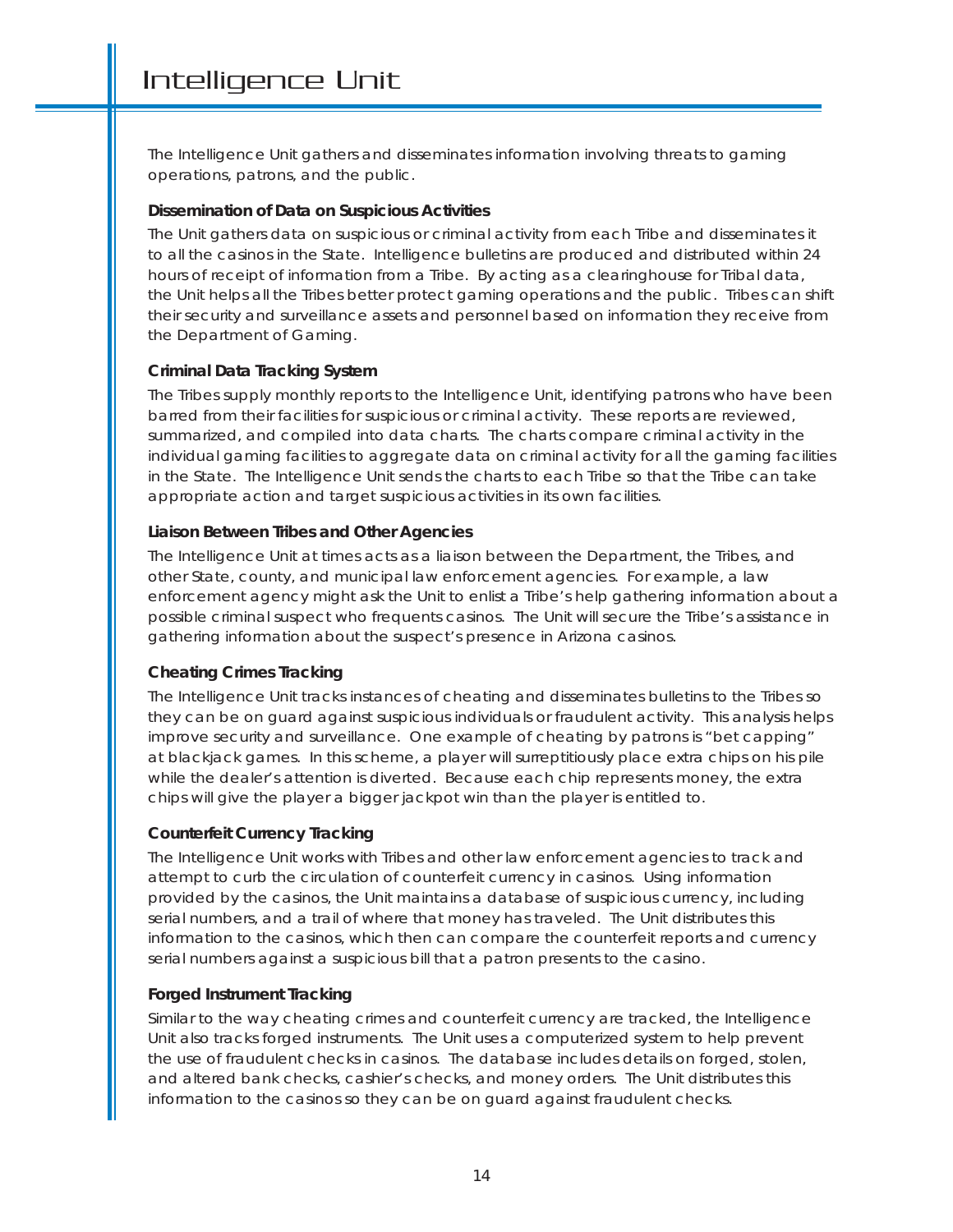#### *W-2G Jackpot Tracking*

The Intelligence Unit receives annual reports from each Tribe on individual patrons' taxable casino winnings. These "W-2G Patron Payout" statements list the names of patrons who have won \$1,200 or more on slot machines or \$600 or more on card games. Patrons must pay income taxes on the amounts shown on W-2Gs. Tribes send this information in different formats that vary with each Tribe. The Intelligence Unit converts these multiple formats into a common format that can be maintained in a centralized, searchable database. The Department uses the database for tracking and investigative purposes.

#### *Patron Self-Exclusion Process*

The Intelligence Unit plays a crucial role in helping problem gamblers help themselves. The Unit administers a problem gambler self-exclusion program. It compiles and sends to the Tribal Gaming Offices a list of people who have voluntarily chosen to exclude themselves from Arizona casinos. The number of people in the self-exclusion program increased 23% percent to 2,069 people in Fiscal Year 2008 from the previous Fiscal Year. Individuals can choose to be self-excluded for one, five, or ten years. The list is updated several times a week so that casino officials have the most current information and photos on self-excluded patrons. A patron who is self-excluded cannot collect any winnings or jackpots from a casino. The Unit works closely with the Department's Office of Problem Gambling to direct patrons to further assistance.



Self-Exclude Duration Chosen by Gender as of June 30, 2008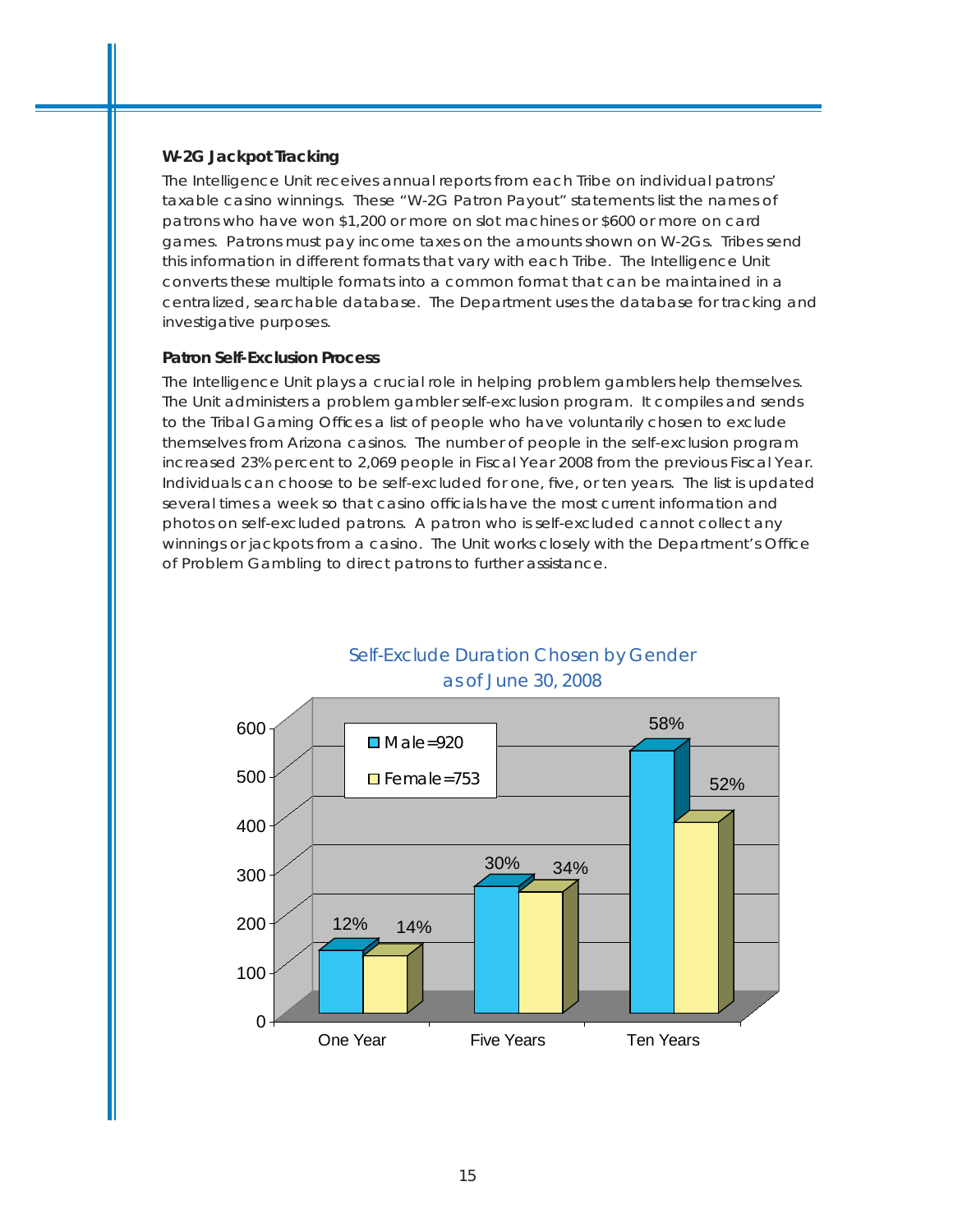The Audit Unit is responsible for auditing Tribal casinos for compliance with the Tribal-State Gaming Compact and its appendices and Tribal contributions requirements.

The Compact and its appendices contain detailed regulatory, technical, and internal control standards for the operation of Indian gaming. Every year, the Department of Gaming conducts on-site audits of each casino. These audits are called Compact Compliance Reviews and are led by the Audit Unit. A Compact Compliance Review team typically includes 10 to 12 Department employees who visit the casino and review the gaming facility's performance and procedures. The Department reviews hundreds of items ranging from cash handling procedures to video surveillance to casino giveaways of free meals.

Compact Compliance Reviews last from one to two weeks. The Compact Compliance Review teams include members from the following Department of Gaming Units: Audit, Gaming Device Compliance, Tribal Investigations and Inspections, Gaming Vendor Certification, and Gaming Employee Certification. Team members fan out across the casino and observe casino operations, interview workers and management, and review casino records and surveillance videos to assess whether the casino is following minimum internal control standards that assure compliance with the Gaming Compact.

In a typical test of a casino's procedures, staff from the Audit Unit review surveillance tapes showing how casino employees replenish chips on a blackjack table. A chip is equivalent to cash. During a game, when a card dealer is running low on the bank of chips at his or her table, the supervisor will order additional chips by filling out a form requesting the chips from the casino's "cage" or cashier's window. The supervisor gives the form to a runner who goes to the cage to pick up the chips. At the cage, the runner and cage cashier must jointly count the chips being requested and sign the request form after verifying the amount. The runner then takes the chips to the table, where the dealer and supervisor again count the chips and sign the form. All of these employees' movements are constantly being recorded on the casino's vide surveillance. The Audit Unit team will look at videotapes and written records to see that procedures are being followed precisely to account for all the cash, chips, and tickets that flow through the casino every day.

After the Department's visit to the casino, the Audit Unit sends Tribal regulators a preliminary report detailing all the issues that may be non-compliant. The Tribe responds to the report in writing, letting the Department know the status of any proposed fixes or explaining why the Tribe feels justified in following certain practices. Most discrepancies are resolved and brought into compliance by the Tribes during this period. Tribes will explain what steps they are taking to address the Department's preliminary findings of non-compliance. After follow-up and review, the Department issues a final report to the Executive Director of the TGO indicating which outstanding issues still have not been resolved. Even after the final report is issued, the Audit Unit continues to work with the Tribe to resolve any remaining issues.

Additionally, the Audit Unit verifies that each Tribe accurately makes its Tribal contributions to the State, cities, counties, and towns. Under the Arizona Tribal-State Gaming Compact, Arizona Tribes with casinos have agreed to contribute 1% to 8% of their Class III net win each year to programs that benefit the people of Arizona. "Class III net win" means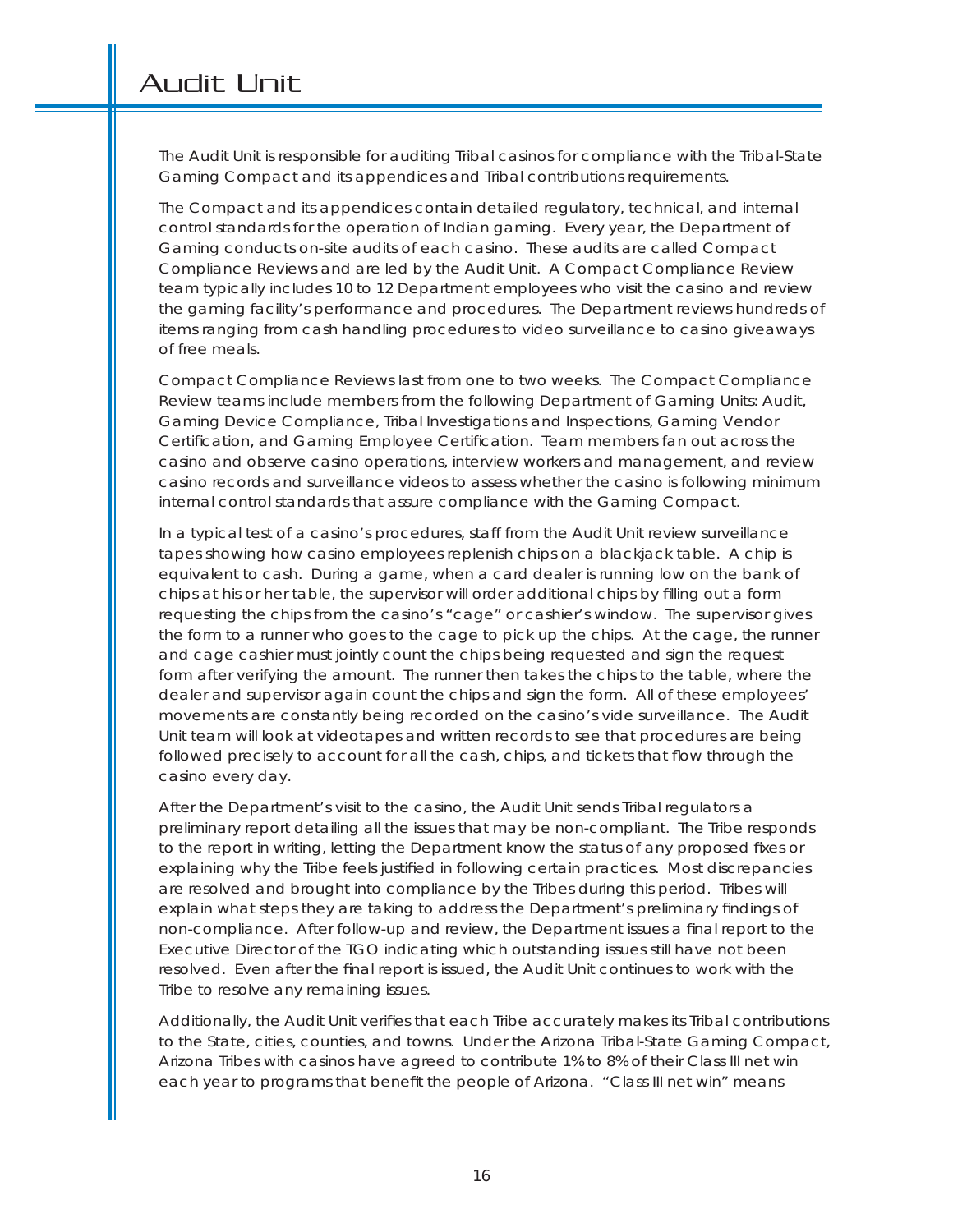gross gaming revenue, which is the difference between gaming wins and losses, before deducting costs and expenses. Class III games authorized in Arizona include slot machines, jackpot poker, blackjack, keno, and off-track pari-mutuel wagering. Tribal contributions fund education, trauma care, wildlife conservation, tourism promotion, problem gambling services, and the Department's regulatory expenses.

A Tribe's contribution is calculated on a sliding scale based on the amount of the Tribe's Class III net win. A Tribe pays 1% in contributions for its first \$25 million in Class III net win, 3% of the next \$50 million, 6% of the next \$25 million, and 8% of the Class III net win in excess of \$100 million.



Kaibab Band of Paiute Indians – Fredonia Navajo Nation – Window Rock San Juan Southern Paiute Tribe Zuni Tribe – Highway 180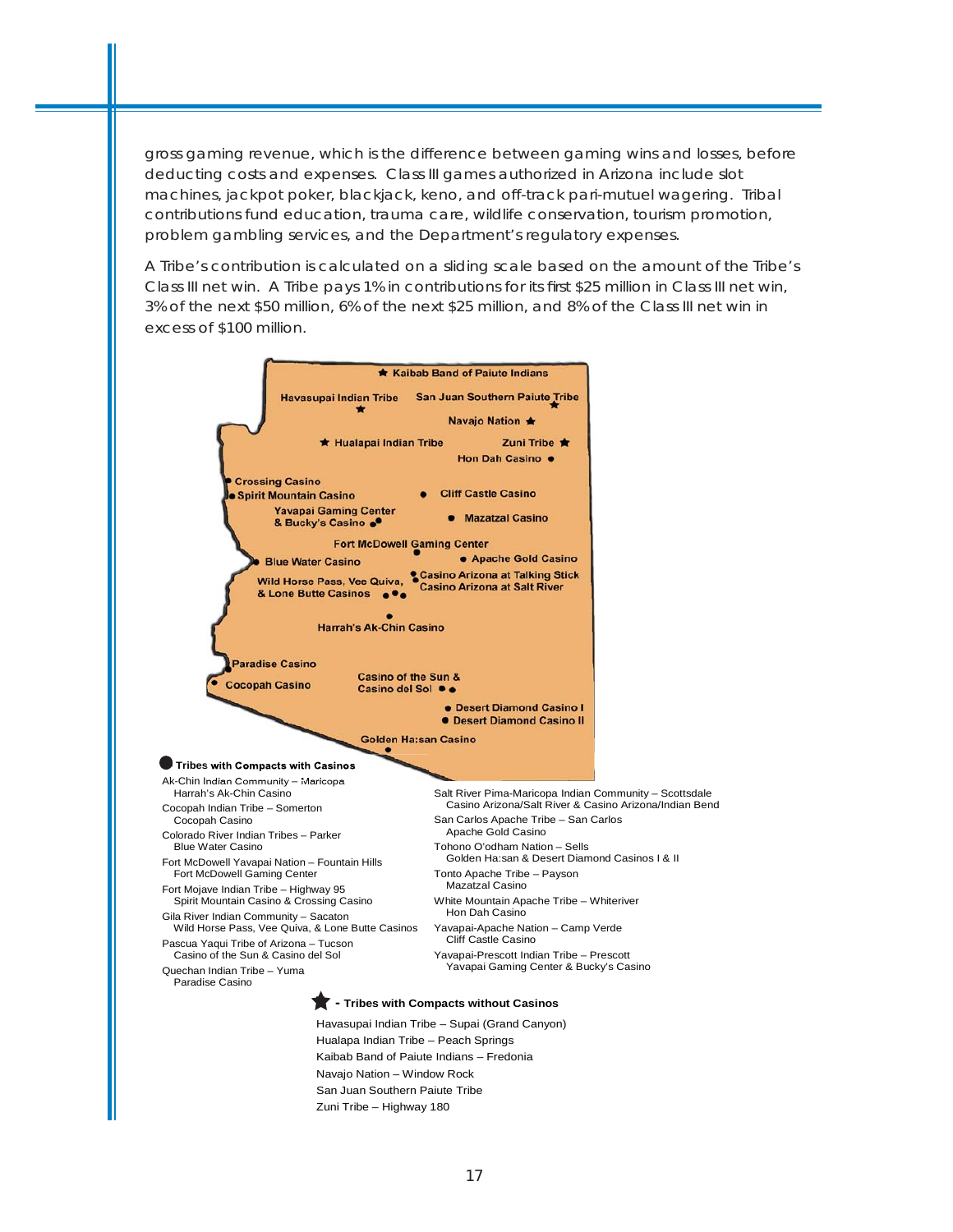# **12 percent to cities, towns, and counties of the Tribe's choosing:**

Twelve percent of a Tribe's total annual Tribal contribution is distributed by the Tribe directly to cities, towns, and counties of the Tribe's choosing. The money is to be used for government services that benefit the general public, including public safety, mitigation of the impacts of gaming, and promotion of commerce and economic development. Instead of or in addition to contributing money directly to cities, towns, or counties, a Tribe may make its 12% contribution to the Commerce and Economic Development Commission Local Communities Fund. Each Tribe can make its contribution to cities, towns, and counties whenever it chooses as long as it is done by the end of the Tribe's Fiscal Year. Tribes are required to report their contribution to the Department, which verifies the reports.

# 88 percent to State Arizona Benefits Fund:

The other 88% of a Tribe's total annual Tribal contribution goes to the State Arizona Benefits Fund on a quarterly basis:

\$8 million or 9% of Tribal contributions to the Arizona Benefits Fund, whichever is greater, goes toward the payment of the Department of Gaming's regulatory and administrative costs.

2% of contributions to the Arizona Benefits Fund is to be used to fund programs for the prevention and treatment of, and education concerning, problem gambling.

The Department disburses the remaining Tribal contributions in the Arizona Benefits Fund according to the following formula:

56% to the Instructional Improvement Fund administered by the State Department of Education. Every school district receives a portion of this Fund. Disbursement is based on a district's percentage of the total per capita number of public school students in the State.

28% to the Trauma and Emergency Services Fund administered by the Arizona Health Care Cost Containment System (AHCCCS).

8% to the Tourism Fund administered by the State Office of Tourism.

8% to the Arizona Wildlife Conservation Fund administered by the State Game and Fish Commission.

The Department makes an annual report on Tribal contributions and gaming revenue to the public, the governor, the speaker of the House of Representatives, the president of the Senate, and the Tribes no later than 90 days after the close of the State's Fiscal Year. This report contains the following information for the State Fiscal Year:

Aggregate gross gaming revenue for all gaming Tribes in Arizona. Aggregate revenue deposited in the Arizona Benefits Fund, including interest. Distributions made from the Arizona Benefits Fund to each fund recipient. Aggregate amounts contributed by all Tribes to cities, towns, and counties.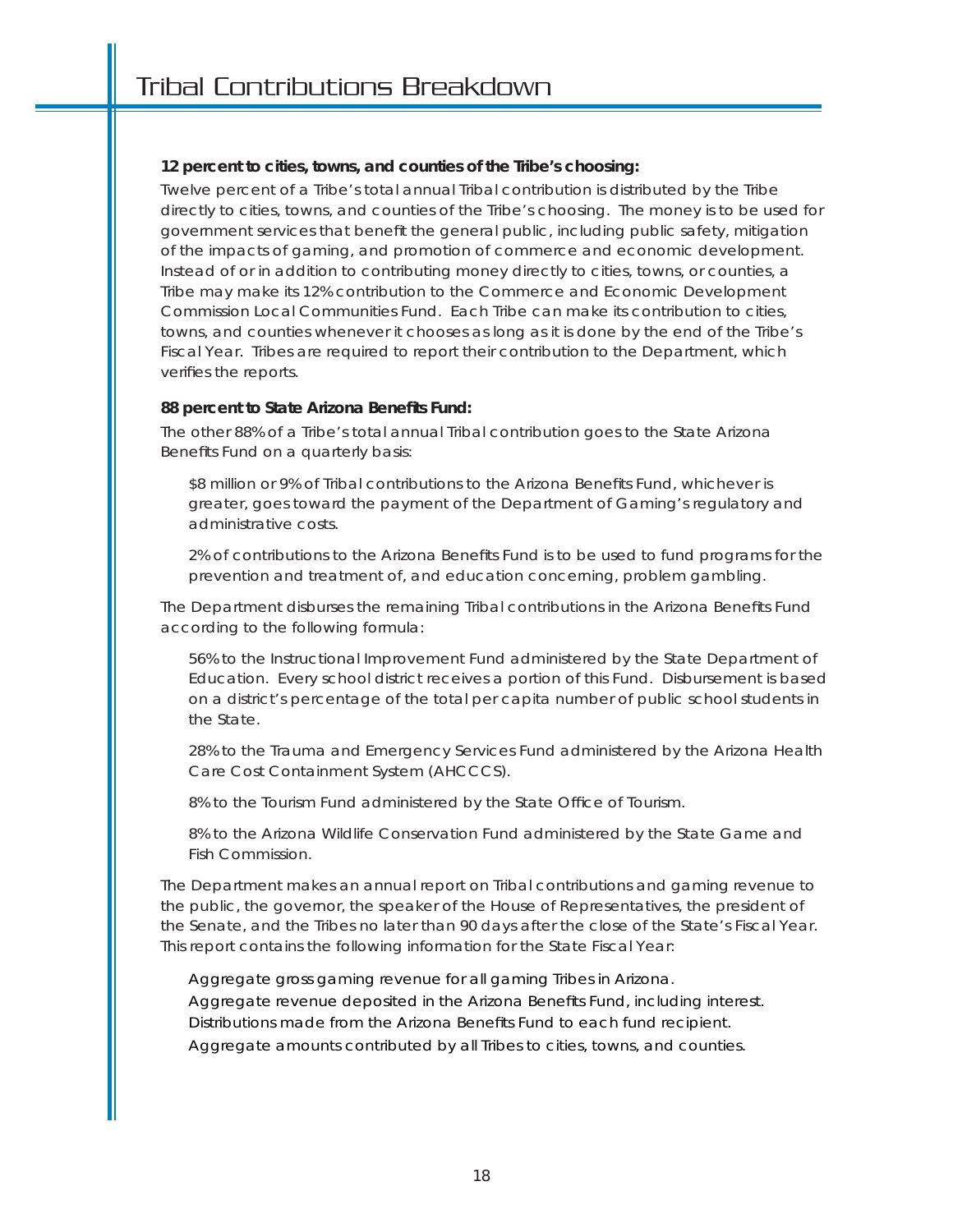Tribes must send their quarterly payment to the State by the 25th day after the close of the Tribe's fiscal quarter. The State received the first quarterly payment under the current Tribal-State Gaming Compact on July 25, 2003 (State Fiscal Year 2004).

The Department reports the aggregate quarterly and annual Tribal contribution amounts after the Audit Unit's Tribal Contributions Section verifies their accuracy. The Audit Unit conducts on-site audits of each Tribal gaming operation every year, evaluating internal controls to gain reasonable assurance that the casino is properly accounting for revenue. These audits, called Tribal Contributions Reviews, are in addition to the annual Compact Compliance Reviews. During the Tribal Contributions Reviews, the Audit Unit reviews each casino's operation to ensure accurate financial reporting for each type of gaming activity.

| <b>Distribution</b>                                                                  | <b>Fiscal Year Total</b> |
|--------------------------------------------------------------------------------------|--------------------------|
| Department of Gaming for administrative and<br>regulatory expenses                   | \$8,642,304.17           |
| Department of Gaming for treatment, education, and<br>prevention of problem gambling | \$1,920,512.03           |
| Instructional Improvement Fund                                                       | \$47,859,159.96          |
| Trauma and Emergency Services Fund                                                   | \$23,929,579.98          |
| <b>Tourism Fund</b>                                                                  | \$6,837,022.85           |
| Arizona Wildlife Conservation Fund                                                   | \$6,837,022.85           |
| <b>Total Contributions to Arizona Benefits Fund</b>                                  | \$92,224,129.39          |
| Tribal Contributions to cities, towns, counties                                      | \$15,152,219.30          |
| Total FY 2008 Tribal Contributions                                                   | \$111,177,821.14         |

# **FY 2008 Distribution of Tribal Contributions**

To view a chart showing the cumulative Tribal Contributions from FY 2003 to present, go to www.azgaming.gov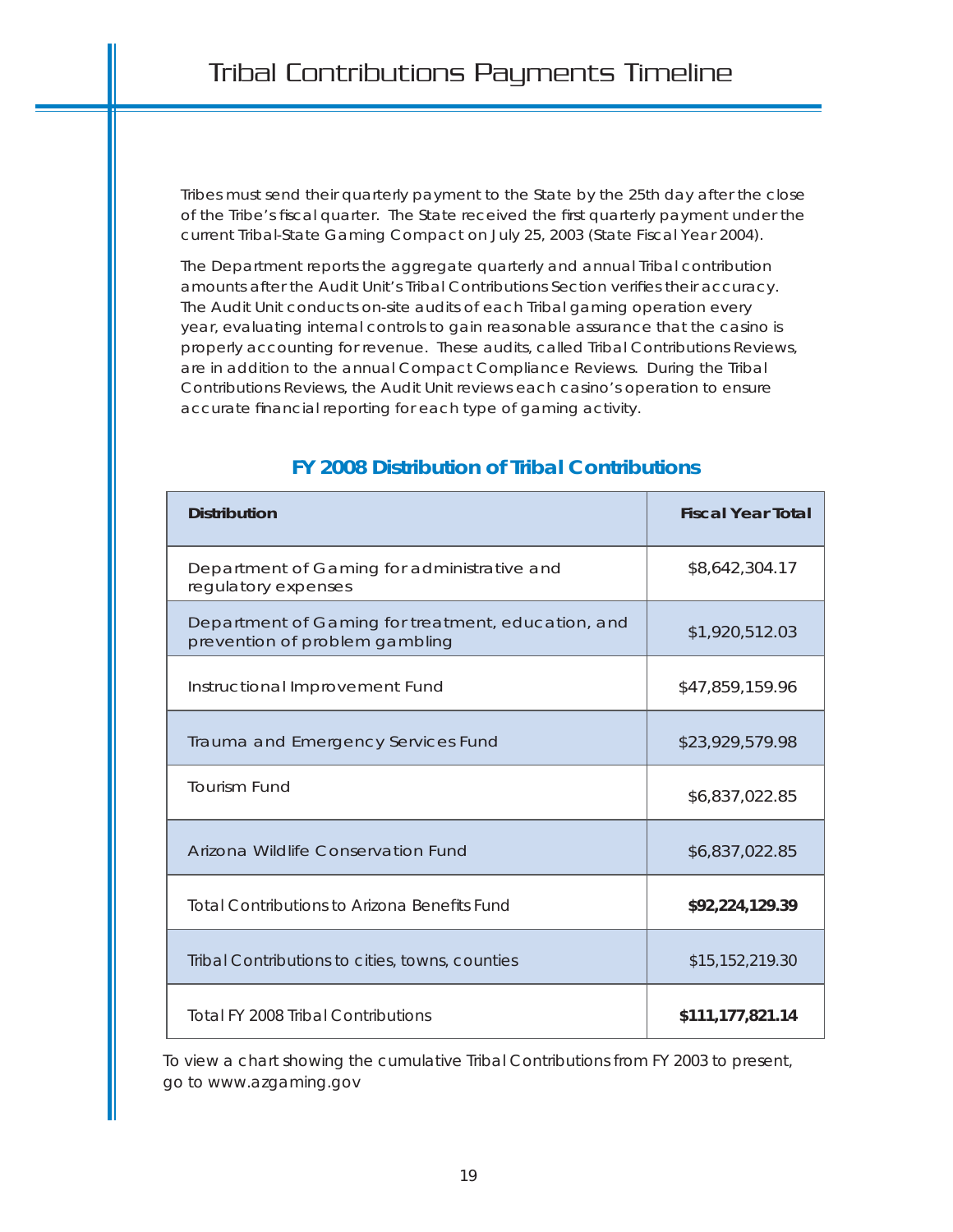The Financial Services Unit is responsible for:

- Preparing and monitoring the Department's budget
- Processing accounts payable and receivables
- Billing for application fees and reimbursement of investigative costs for State certification
- Receiving and disbursing of Tribal contributions
- Arranging for travel, including use of fleet vehicles, and processing travel expense claims
- Processing payroll and other financial functions
- Ensuring that the Department's financial functions comply with State accounting policies

In Fiscal Year 2008, the Financial Services Unit implemented several initiatives that increased efficiencies in the Department. The Unit, together with the Information Technology Unit, implemented Visual Vault, a system that enables the processing of electronic time cards, leave slips, and overtime authorizations. The system was implemented for 50% of the Department. The remainder of the Department will be implemented in Fiscal Year 2009, and the system will be expanded to handle electronic processing of personnel action requests, purchasing, training requests, and other processes as needed. This paperless system has reduced and will significantly reduce paper, printing, and storage costs. In addition, the system enables employees to complete their time cards via remote access when they are working in the field or teleworking.

The Unit also implemented a new procedure for reconciling payroll reports to enable HRIS (Human Resource Information Solution) paperless paystubs. This also has reduced paper and printing costs for the Department.

The Department, in its commitment to the Governor's Executive Order regarding contracting with small and women and/or minority-owned businesses, participated as an exhibitor in an outreach event held by State agencies specifically for small and women and/or minority-owned businesses. The event provided business owners an opportunity to meet and discuss their businesses with State agency procurement staff. Department of Gaming staff met with hundreds of business owners to inform them of the Department's procurement processes and needs.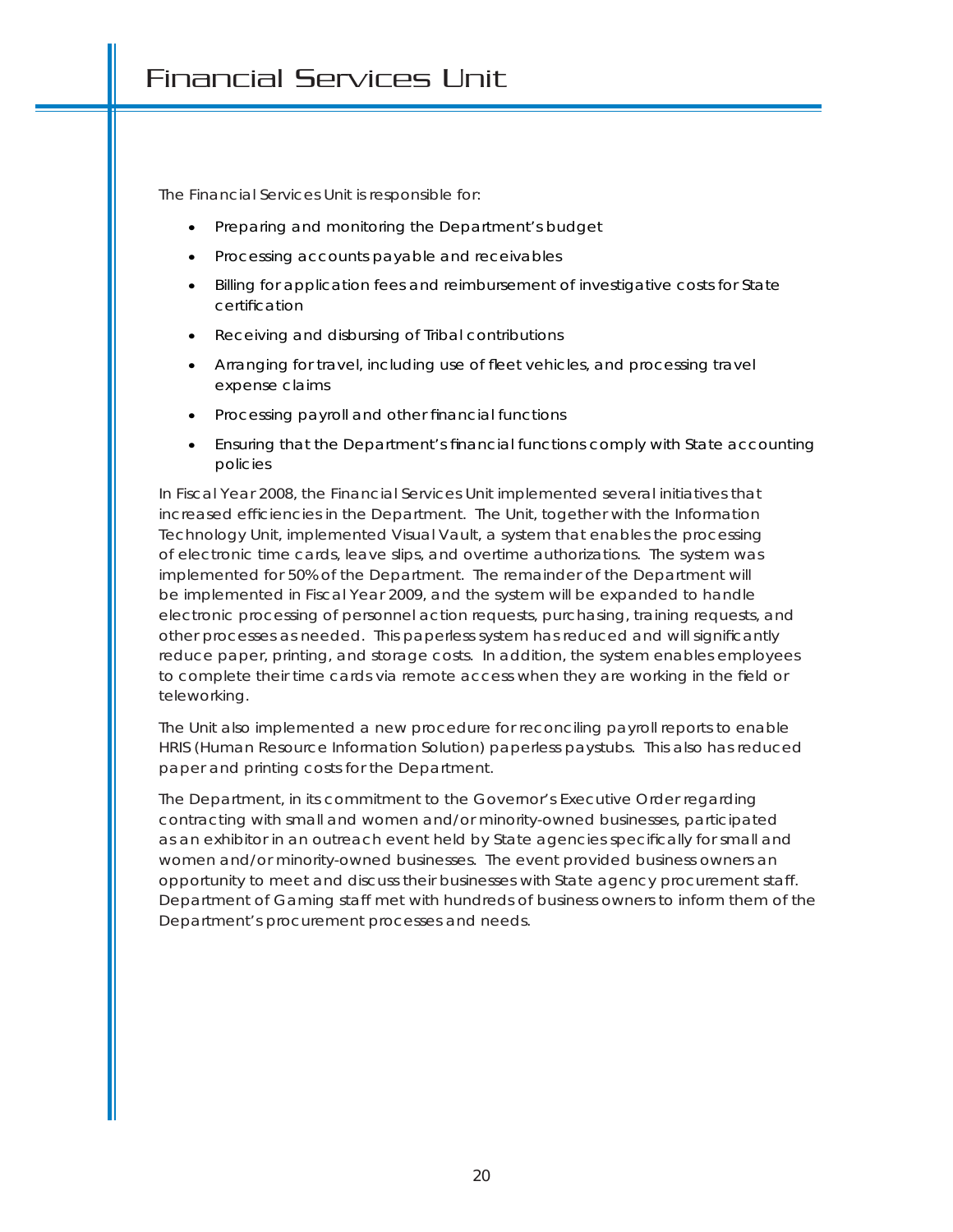# **Department of Gaming FY 2008 Revenue and Expenditures**

| Fiscal Year 2008 Revenue         | Enforcement/<br>Problem Gambling | Certification |
|----------------------------------|----------------------------------|---------------|
| <b>Total Revenue</b>             | <sup>1</sup> 10,870,541.82       | 1,961,186.71  |
|                                  |                                  |               |
| Fiscal Year 2007 Expenditures    |                                  |               |
| <b>Personal Services</b>         | 4,801,221.75                     | 1,326,748.61  |
| <b>Employee Related Services</b> | 1,718,166.34                     | 421,913.33    |
| Professional & Outside Services  | 2,037,246.44                     | 31,022.44     |
| In-State Travel                  | 286,858.82                       | 6,270.48      |
| Out-of-State Travel              | 70,226.89                        | 56,013.60     |
| <b>Other Operating Expenses</b>  | 1,385,872.85                     | 45,204.77     |
| Equipment                        | 273,220.50                       | 0.00          |
| <sup>2</sup> Transfers           | 5,292.94                         | 0.00          |
| <b>Total Expenditures</b>        | 10,578,106.53                    | 1,887,173.23  |

1 Includes \$300,000 from the Lottery Fund

 $2$  To the Office of Administrative Hearings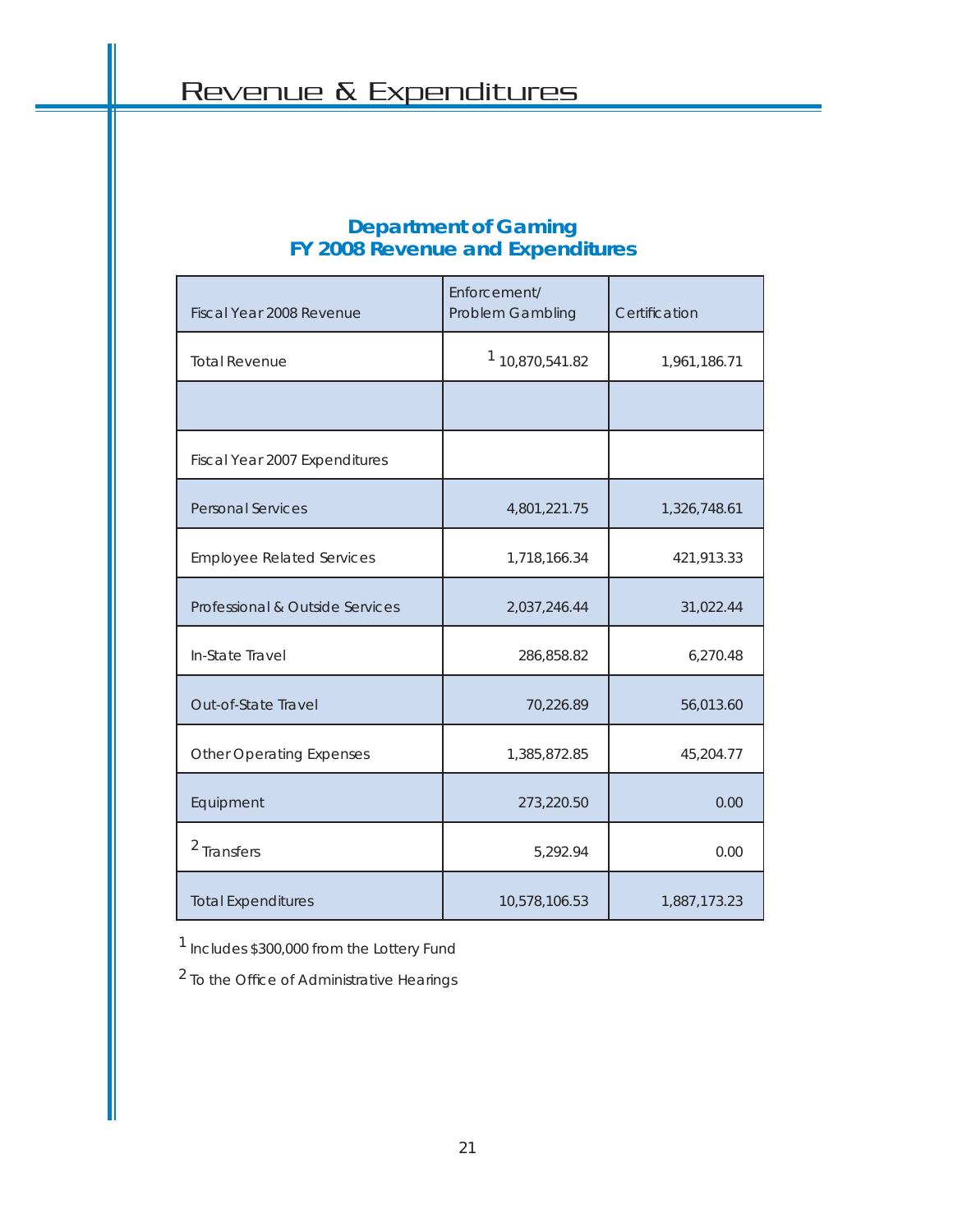In Fiscal Year 2008, the Information Technology Unit completed the conversion of its server computers from physical to virtual, by hosting multiple servers on a single physical platform using virtualization software. This reduced the total number of physical servers the Department uses, which resulted in a \$35,000 cost savings for server replacements in Fiscal Year 2008 alone. The Department expects to save \$42,000 in server replacements in Fiscal Year 2009.

The Unit also implemented Visual Vault, a workflow and document imaging system that enables electronic forms, signature, and document imaging and management. The Unit, in conjunction with the Financial Services Unit, developed in Visual Vault several work forms, such as timecards, leave slips, and overtime and deviated work schedule forms, and provided training prior to implementing that system for half of the agency's units. In Fiscal Year 2009, the remaining units are expected to be trained and begin utilizing Visual Vault with respect to these work forms. In the future, the agency will be using the system for training and travel requests, personnel action requests, and purchasing, as well as other forms as needed. The partial implementation of Visual Vault in Fiscal Year 2008 resulted in greater efficiency in terms of generating these forms electronically rather than manually and with respect to electronic workflow, approval, and processing rather than performing these manually.

In Fiscal Year 2008, the Unit began implementing an audit software program (PAWS), which is being used by both the field auditors who perform compact compliance reviews and Tribal contribution auditors who perform audits on the Tribal contributions reported and received from the Tribes. Prior to this, the Department was performing these functions using a database that was not designed for audits and was therefore very limited in functionality and performance. The audit software program is far more efficient than the prior database. The savings generated using the audit software program in Fiscal Year 2008 totaled approximately \$76,000. The projected savings for Fiscal Year 2009, when the program will be fully implemented, are expected to be double that figure.

The security of the agency's networks continues to be one of the Unit's main priorities. During Fiscal Year 2008, the Unit took additional steps to enhance network security by configuring and implementing a Cisco Adaptive Security device. In addition, the Unit implemented secure, encrypted, remote access to the Department to enable employees to work more effectively and efficiently from home and in the field. Further, these steps will help the Department better carry out its business continuity plan in the event it is necessary to do so.

Also, in the Department's ongoing effort to save money and to use equipment to its full capabilities, the Information Technology Unit, in conjunction with the Financial Services Unit, worked to consolidate network printing and scanning from individual printers and scanners to copiers with these capabilities. As a result, the Department did not need to replace end-of-life printers, which generated a significant saving to the agency.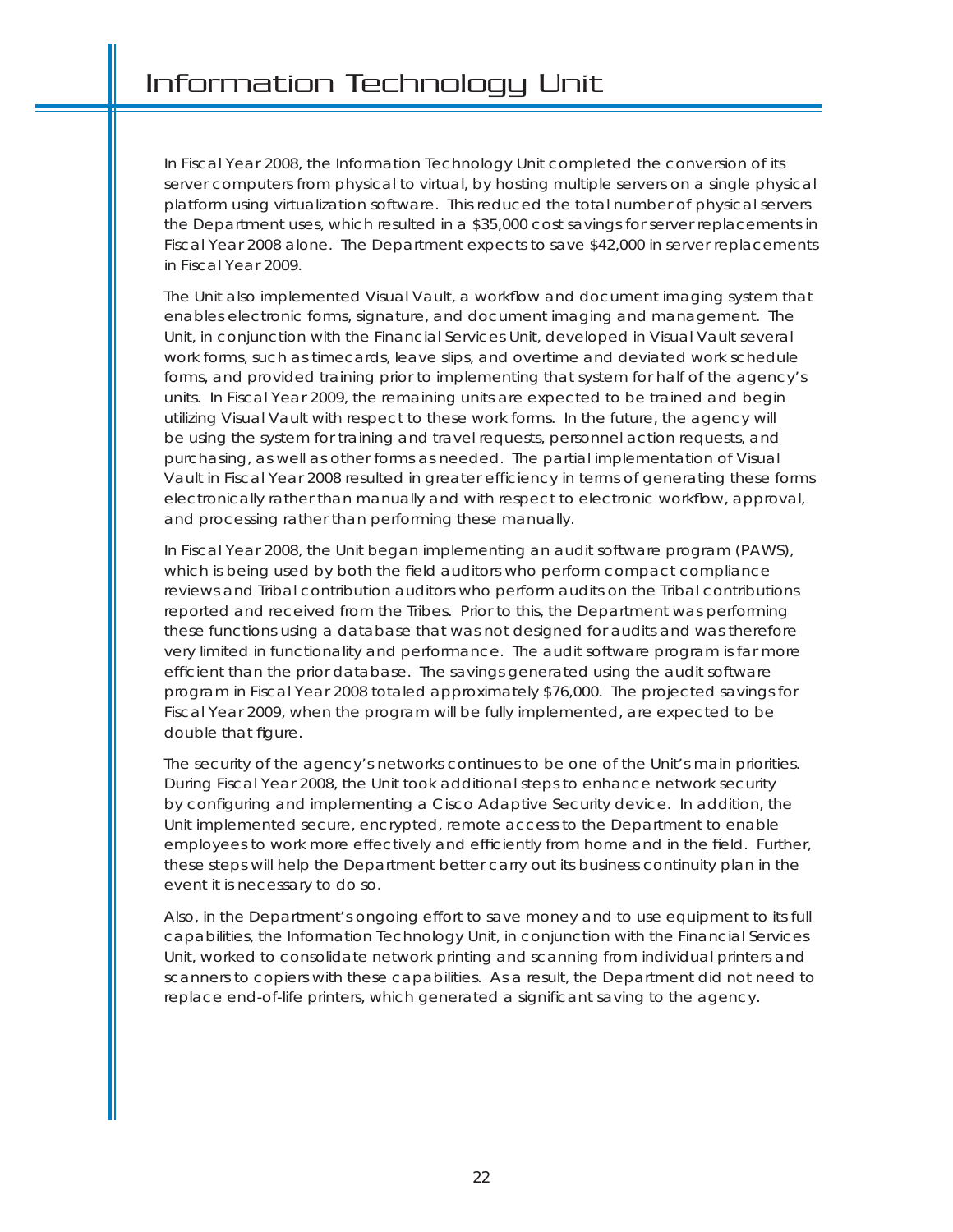The Human Resources Unit is responsible for:

- State benefits training and assistance to Department employees
- Administration of Personnel Action Requests
- HRIS input/updates
- New Employee Orientation
- Agency Wellness Coordination
- Agency Employee Training
- **EEOC Reporting**
- Diversity Programs/Training
- Agency Recruitments

In an effort to encourage health and fitness for agency employees in Fiscal Year 2008, the Unit arranged for the Department to host several health programs, including mini health screenings; mobile on-site mammography; administration of flu shots; and United Blood Services blood drives. Also, the Unit developed and implemented "Walk on the Wild Side," an employee walking program where combined agency units competed against each other to see which group could walk the most miles within a certain timeframe. The goal of the program was to promote better health and fitness for Department employees. In addition, the Unit participated in the Women's Health Expo, an event designed to promote health awareness for women.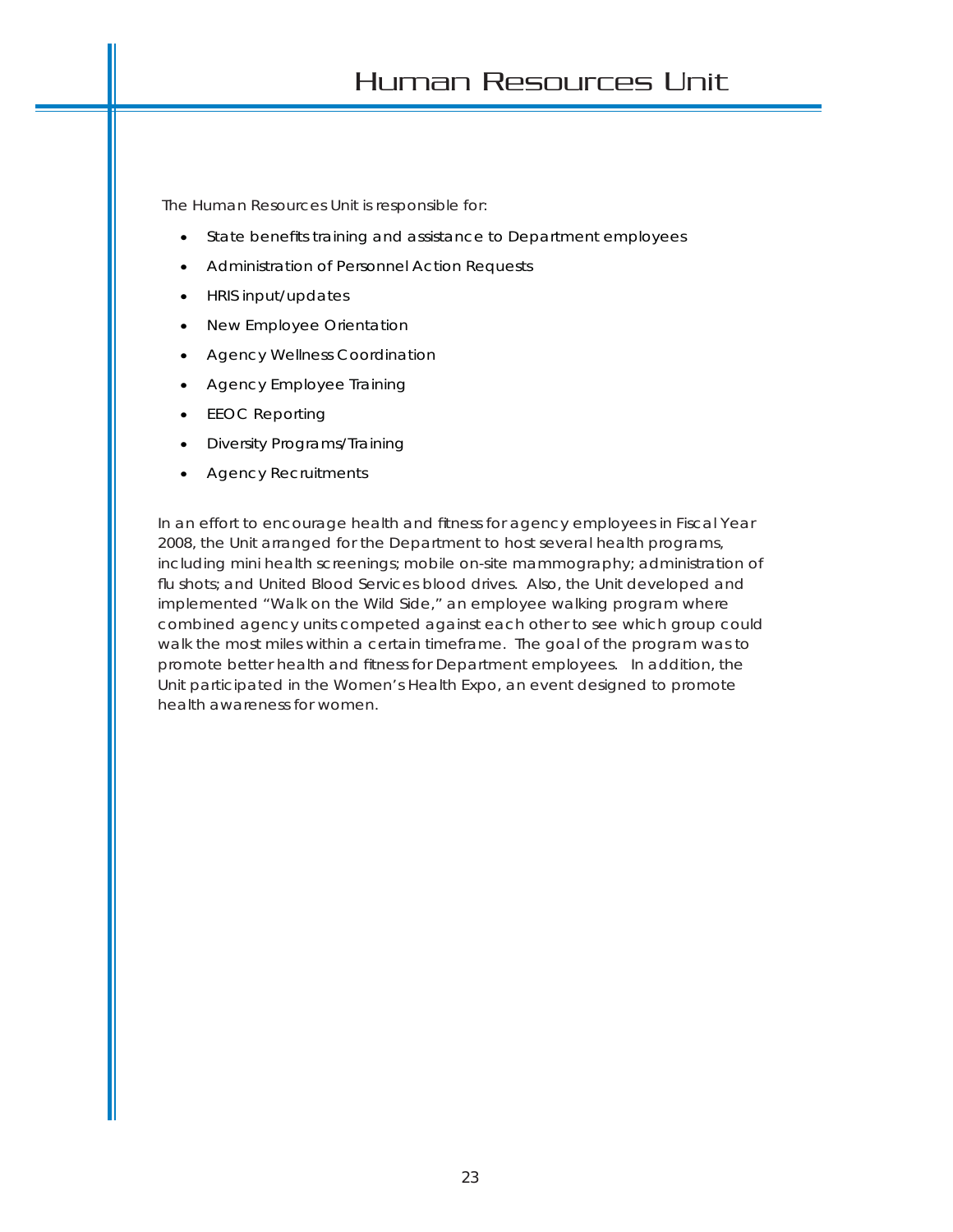

The mission of the Office of Problem Gambling (OPG), a unit within the Department, is to provide and support problem gambling prevention, treatment, and education programs throughout Arizona. The Office reaches out to the public to increase awareness and to promote prevention of problem gambling. It coordinates the training of licensed counselors throughout the State who work under contract to treat people with gambling problems and those affected by another's gambling problem. Clients are encouraged to contribute to treatment costs, and many do.

#### *Help line*

The Office of Problem Gambling sponsors a toll-free help line (1-800-NEXT-STEP) for problem gamblers, family members, and others seeking help and information. The help line received 690 calls during State Fiscal Year 2008. The top referral sources to the help line were casinos (32.9%) and phone book listings (23.5%). Most calls came from Maricopa and Pima counties. Among rural counties, Yavapai, Yuma, Pinal, and Navajo counties generated the most calls. Gamblers made up 77.2% of help line callers; the rest were primarily family members, friends, and therapists. Fiscal Year 2008 was the first year in which calls were received from all Arizona counties and the first year that more women called the help line than men.

The Office continues to utilize independent "secret caller" test calls through its contractor, Behavior Research Center. Its calls to the help line assist with quality assurance by making sure help line specialists are providing the following to the callers:

- Gambler's Anonymous meetings in their city or county;
- Nearby gambling treatment providers;
- An offer of a "warm transfer" to a treatment provider while the caller is on the phone;
- The Office of Problem Gambling website address; and
- Additional information to be mailed to the caller's home.

The Behavioral Research Center reports that the help line consistently meets this standard.



# FY 2008 Help Line Caller Referral Source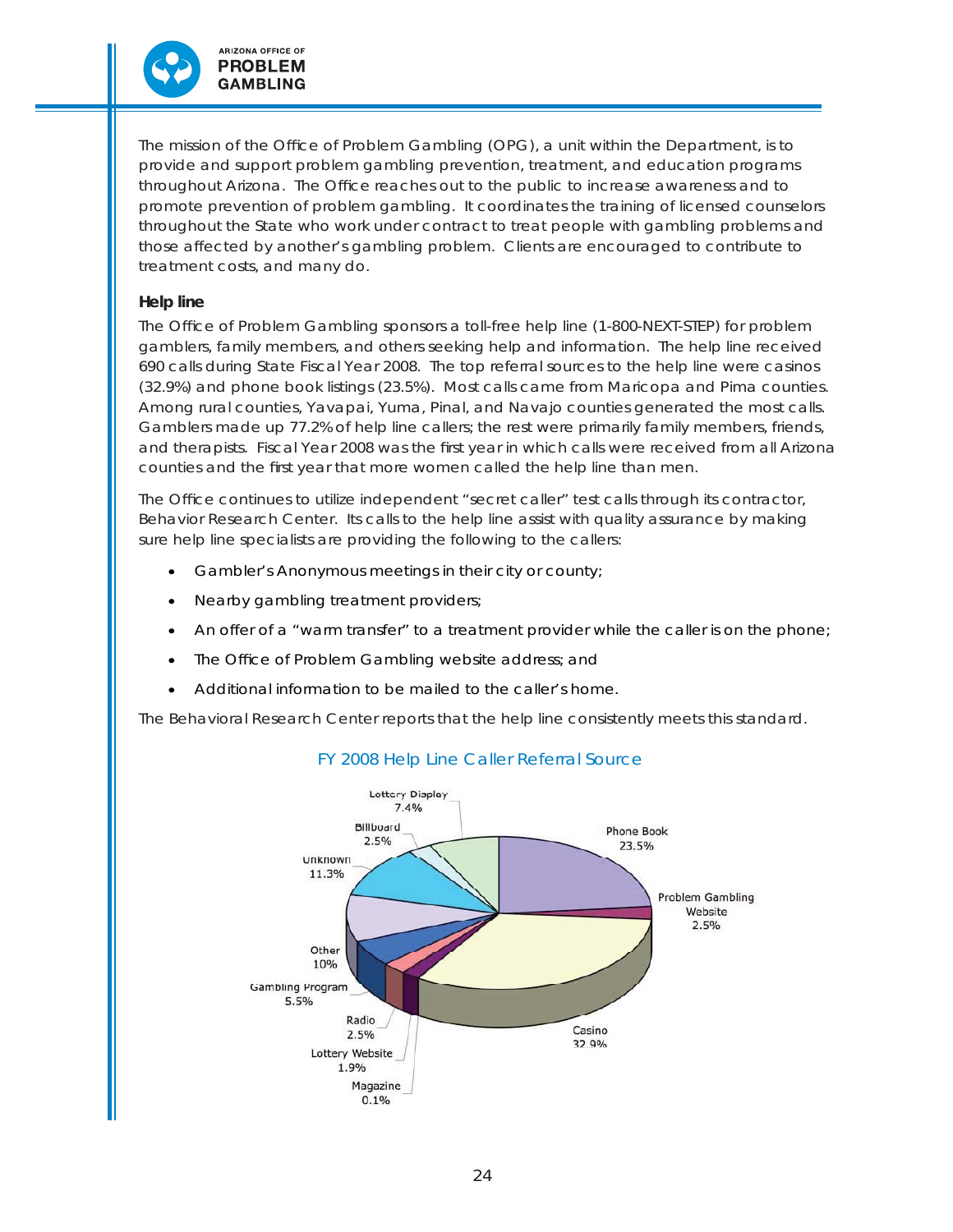### *Treatment*

During the 2008 Fiscal Year, 1,015 clients received treatment from counselors under contract with the Department of Gaming. This represents a 30% increase from the previous Fiscal Year and is a continuation of steep growth in the program as shown in the chart below:



In addition, during Fiscal Yearl 2008, 12 new providers entered into contracts to treat problem gamblers— seven in Tucson, two in Prescott, one in Globe, one in Casa Grande and one serving Show Low. At the close of Fiscal Year 2008, the Department of Gaming had contracts with 28 agencies and individual counselors statewide.

# *Training*

The Office provided 132 hours of basic and advanced training to behavioral health counselors and other interested participants during Fiscal Year 2008. Trainings were offered in Phoenix and Tucson—and, for the first time, in Yuma and Show Low. Attendance remained high and, despite original intentions of offering only 12 hours of training in Yuma, the Office increased this amount to provide the entire Phase I series (30 hours) there in response to the demand from clinicians in the area for more problem gambling training. All trainings continue to receive very high praise from participants, with over 92% of attendees reporting being either "Very Satisfied" or "Satisfied" with the sessions.

The Office sent direct mailings to all licensed behavioral health counselors in the State inviting them to attend each of the trainings. The Office of Problem Gambling also sponsored or participated in professional conferences for social workers, substance abuse counselors, and marriage and family therapists.

# *Partnerships*

The Office of Problem Gambling held its second symposium, "Emerging Issues: Community and Individual Implications of Problem Gambling," to kick off National and Arizona Problem Gambling Awareness Week the first week in March 2008. The Arizona Lottery and Harrah's Ak-Chin Casino co-sponsored the event, which featured internationally acclaimed presenters. The symposium was attended by 72 people from throughout Arizona, representing professional mental health and substance abuse counselors, recovering problem gamblers, problem gambling counselors, Arizona Lottery and tribal gaming representatives, the Arizona Council on Compulsive Gambling, and the Arizona Department of Health Services. Of the participants, 98% reported being satisfied (25%) or very satisfied (73%) with the Symposium.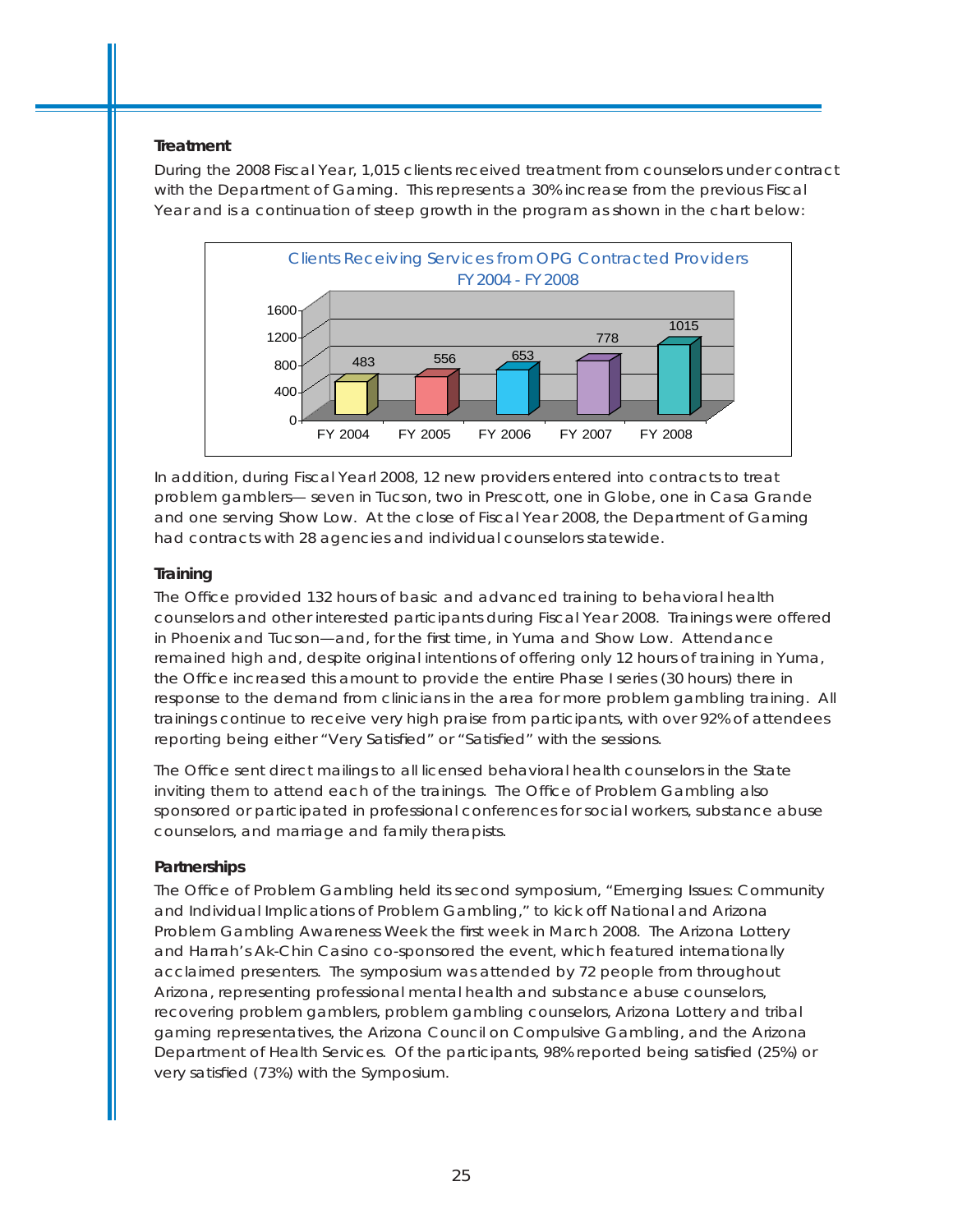The Office of Problem Gambling provided input into the development of the "Healthy People 2020" federal initiative during a meeting in May 2008 in Bethesda, Maryland. The goal of Healthy People 2020 (HP2020) is to set national objectives and priorities for the U.S. Department of Health and Human Services through the year 2020. The meeting was hosted by the Office of Disease Prevention and Health Promotion and the Office of Public Health and Science. Both offices are units of the U.S. Department of Health and Human Services. Approximately 200 people representing a variety of organizations, communities, State and federal agencies, and universities participated in the meeting, which sought input from U.S. HHS stakeholders. A representative from the Arizona Office of Problem Gaming provided oral comments. Approximately 75 other people and entities, including the National Council on Problem Gambling, also provided oral comments. This activity is crucial to accomplish OPG's goal of having problem and pathological gambling recognized by the government and the general public as a significant public health issue. By raising awareness and by encouraging the federal government to recognize problem gambling as an issue that deserves research and government funding, OPG aims to help problem gamblers in Arizona. Increased federal involvement will lead to the development of effective and efficient systems that will reduce the harm caused by problem gambling.

The Office of Problem Gambling teamed up with the Arizona Department of Racing to educate managers of each of Arizona's racetrack facilities about the work of the Office. Each facility — Phoenix Greyhound, Tucson Greyhound, Turf Paradise and Yavapai Downs committed to promote the 1-800-NEXT-STEP help line.

At the request of the Office of Problem Gambling, the Arizona Criminal Justice Commission agreed to refine the gambling question set that is part of the Commission's biennial Youth Survey and to add a question for youth gamblers asking when they first began to gamble. Results of this survey are due in the Fall of 2008.

The Office of Problem Gambling continues its collaboration with the Phoenix Indian Center. The Office has joined with them as part of the coalition formed to develop a needs assessment and strategic plan to address issues for the Governor's Underage Drinking Project. The Office is also working closely with the Phoenix Indian Center to develop future initiatives in the area of problem gambling prevention and education.

#### *Web site*

The Office of Problem Gambling Web site (www.problemgambling.az.gov) continues to be a valuable resource for treatment providers, problem gamblers, and those affected by problem gambling, Tribal Gaming Offices, news media, and the general public. The Web site makes available information about problem gambling, self-help groups, press releases, contracting processes for treatment providers, and treatment provider information.

In Fiscal Year 2008, the Web site received 16,247 unique visitors. The pages that provide information on Gamblers Anonymous, treatment providers, and patron self-ban information were viewed 9,051 times during Fiscal Year 2008, suggesting that the public views this resource as a means of accessing help.